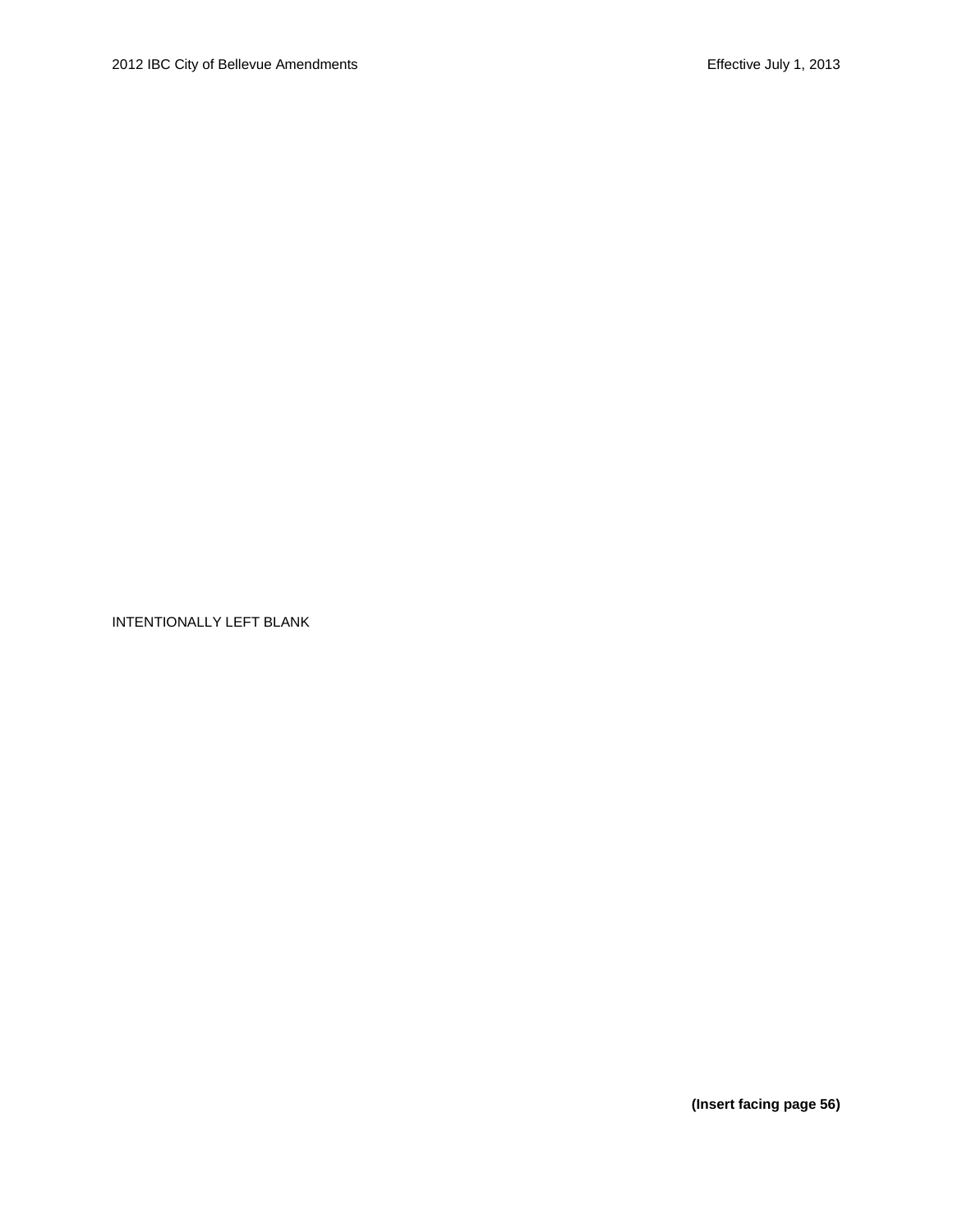**403.2.1.1 Type of construction.** The following reductions in the minimum *fire-resistance rating* of the building elements in Table 601 shall be permitted as follows:

- 1. For buildings not greater than 420 feet (128 m) in *building height*, the *fireresistance rating* of the building elements in Type IA construction, other than structural frame and bearing walls, shall be permitted to be reduced to the minimum *fire-resistance rating*s for the building elements in Type IB.
- 2. In other than Groups F-1, M and S-1 occupancies, the *fire-resistance rating* of the building elements in Type IB construction, other than structural frame and bearing walls, shall be permitted to be reduced to the *fire-resistance rating*s in Type IIA.
- 3. The *building height* and building area limitations of a building containing building elements with reduced *fireresistance rating*s shall be permitted to be the same as the building without such reductions.

**(Insert facing page 57)**

I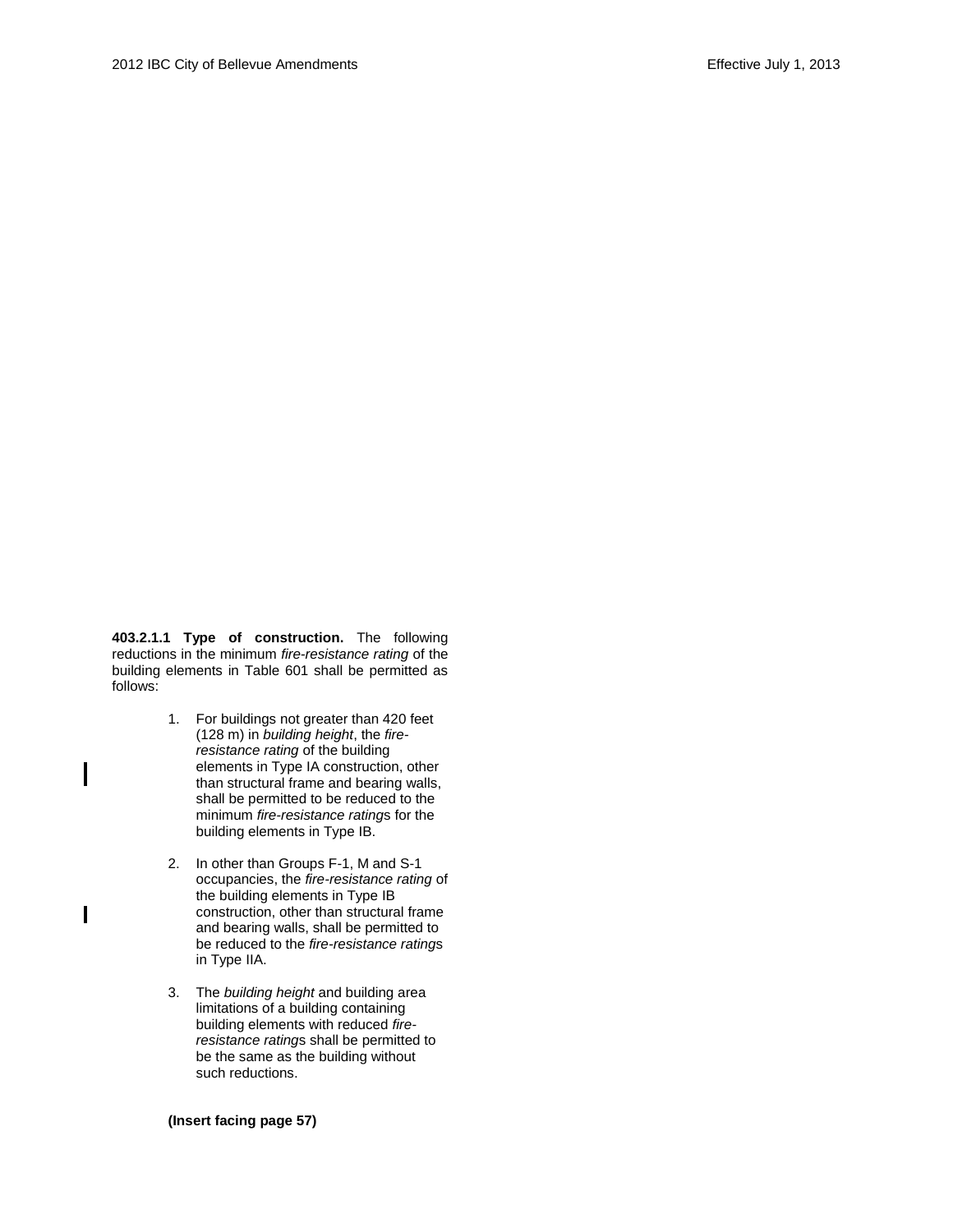**403.3.2 Water supply to required fire pumps.** This section is deleted.

**403.4.8 Standby power.** A standby power system complying with Table 403(1), and NFPA 70 (National Electrical Code) Article 701 Legally Required Standby Power, shall be provided.

**403.4.8.1 Special requirements for standby power systems.** If the standby system is a generator set inside a building, the system shall be located in a separate room enclosed with 2-hour fire barriers constructed in accordance with Section 707 or horizontal assemblies constructed in accordance with Section 711, or both, and shall be in a separate room from the normal power source including transformers and distribution equipment. Power distribution from the emergency source to the emergency transfer switch shall be by an independent route from the normal power source. System supervision with manual start and transfer features shall be provided at the fire command center. Standby power shall be provided for elevators in accordance with Section 3003. Fuel-fired standby power generator sets and associated fuel storage, including optional landlord- or tenant-owned generator sets, located more than 75 feet above the lowest level of Fire Department vehicle access, require the approval of the fire code official.

**(Insert facing page 58)**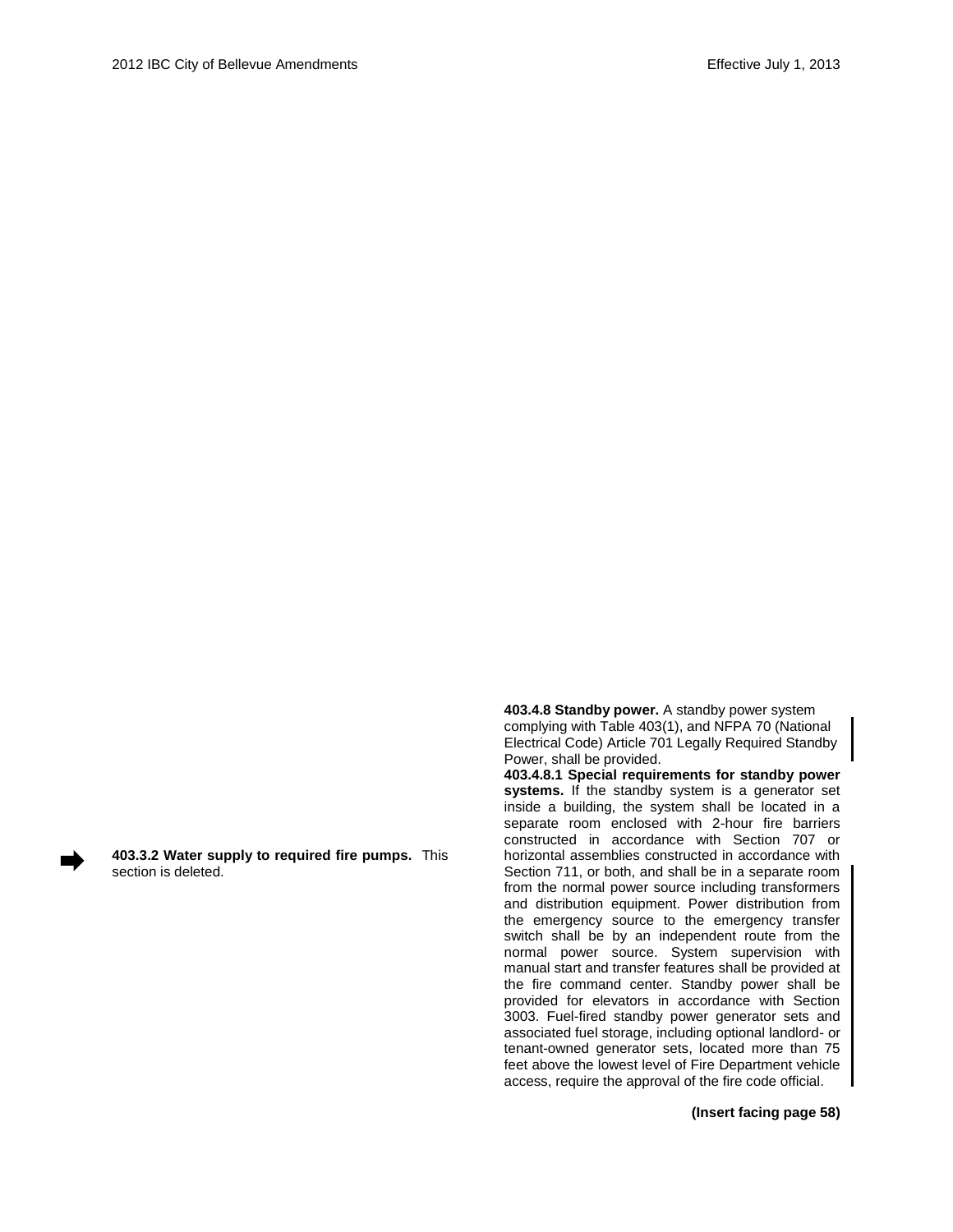# TABLE 403(1) Standby (Legally Required) and Emergency Power

| <b>Type of equipment</b>                                                                                                                                                                      | Maximum<br>Time to<br>Energize   | <b>Minimum</b><br><b>Run Time</b><br>(Duration)              | <b>IBC Section</b>                                                                                                                                                                                 | <b>IFC or NFPA Section</b>                                                                                                                                     |  |
|-----------------------------------------------------------------------------------------------------------------------------------------------------------------------------------------------|----------------------------------|--------------------------------------------------------------|----------------------------------------------------------------------------------------------------------------------------------------------------------------------------------------------------|----------------------------------------------------------------------------------------------------------------------------------------------------------------|--|
| Loads                                                                                                                                                                                         |                                  |                                                              |                                                                                                                                                                                                    |                                                                                                                                                                |  |
| <b>Emergency Power Systems 1</b><br>Exit signs                                                                                                                                                | 10 seconds                       | 2 hours                                                      | 1011.6.3                                                                                                                                                                                           | 604.2.14 High rises<br>604.2.15 Underground<br>buildings<br>1011.6.3 Exit signs<br>2403.12.6.1 Temporary<br>tents, canopies,<br>membrane structures<br>NFPA 70 |  |
| Exit illumination                                                                                                                                                                             | 10 seconds                       | 2 hours                                                      | 1006.3                                                                                                                                                                                             | 1006.3<br>604.2.14 High rises<br>604.2.15 Underground<br>buildings                                                                                             |  |
| Any emergency voice/alarm<br>communication including area of<br>refuge communication systems<br>(barrier-free & horizontal exits)                                                             | NFPA <sub>72</sub>               | 24 hours<br>(battery)<br>4 hours<br>(generator)              | 402.7.3, 402.7.4 &<br>907.5.2.2 Covered mall<br>buildings<br>403.4.9 & 907.5.2.2 High<br>rises<br>405.8, 405.9 & 907.5.2.2<br>Underground buildings<br>907.2.1 & 907.5.2.2<br>Assembly occupancies | 604.2.13 Covered mall<br>buildings<br>604.2.14 High rises<br>604.2.15 Underground<br>buildings<br>907.2.1.1 Assembly<br>occupancies<br>NFPA <sub>72</sub>      |  |
| Fire detection and fire alarms                                                                                                                                                                | NFPA <sub>72</sub>               | $\overline{24}$ hours<br>(battery)<br>4 hours<br>(generator) | 403.4.9 High rises<br>405.9 Underground<br>buildings<br>909.20.6.2 Smokeproof<br>enclosures<br>907                                                                                                 | 604.2.14 High rises<br>604.2.15 Underground<br>buildings<br>907.2.11<br>NFPA <sub>72</sub>                                                                     |  |
| Smoke control systems in high-<br>rise buildings, underground<br>buildings and covered mall<br>buildings including energy<br>management systems is used for<br>smoke control or smoke removal | 60 seconds                       | 2 hours                                                      | 403.4 High rises<br>404.7 Atriums<br>405.9 Underground<br>buildings<br>909.11 Smoke control                                                                                                        | 909.11                                                                                                                                                         |  |
| Fire pumps in high-rise buildings<br>& underground buildings                                                                                                                                  | 10 seconds                       | 8 hours<br>(NFPA 20)                                         | 403.4.9 High rises<br>405.9 Underground<br>buildings                                                                                                                                               | 604.2.14 High rises and<br>NFPA 20<br>604.2.15 Underground<br>buildings<br>913.2 All Fire Pumps                                                                |  |
| Smokeproof enclosures and<br>elevator shaft pressurization                                                                                                                                    | 60 seconds for<br>pressurization | 4 hours                                                      | 403.4.8 High rises<br>909 and 909.20.6.2                                                                                                                                                           |                                                                                                                                                                |  |
| Any shaft exhaust fans required<br>to run continuously in lieu of<br>dampers                                                                                                                  | 60 seconds                       | 4 hours                                                      | 715.5.3                                                                                                                                                                                            |                                                                                                                                                                |  |
| Elevator car lighting and<br>communications in high-rise &<br>underground buildings                                                                                                           | 10 seconds                       | 4 hours                                                      | 3003, 3007, and 3008                                                                                                                                                                               | 604.2.14 High rises<br>604.2.15 Underground<br>buildings<br>604.2.18 Elevators                                                                                 |  |
| Lights, heating, and cooling for<br>building fire command center and<br>mechanical equipment rooms<br>serving the fire command center                                                         | 60 seconds                       | 24 hours                                                     |                                                                                                                                                                                                    | 604.2.14 High rises                                                                                                                                            |  |
| Power (other than lights, heating<br>and cooling) for building fire<br>command center                                                                                                         | 60 seconds                       | 4 hours                                                      |                                                                                                                                                                                                    |                                                                                                                                                                |  |
| Mechanical and electrical<br>systems required by IFC 27<br>(hazardous materials including<br>UPS rooms)                                                                                       | 60 seconds                       | 4 hours                                                      |                                                                                                                                                                                                    | Chapter 27                                                                                                                                                     |  |
| Legally Required Standby <sup>1</sup>                                                                                                                                                         |                                  |                                                              |                                                                                                                                                                                                    |                                                                                                                                                                |  |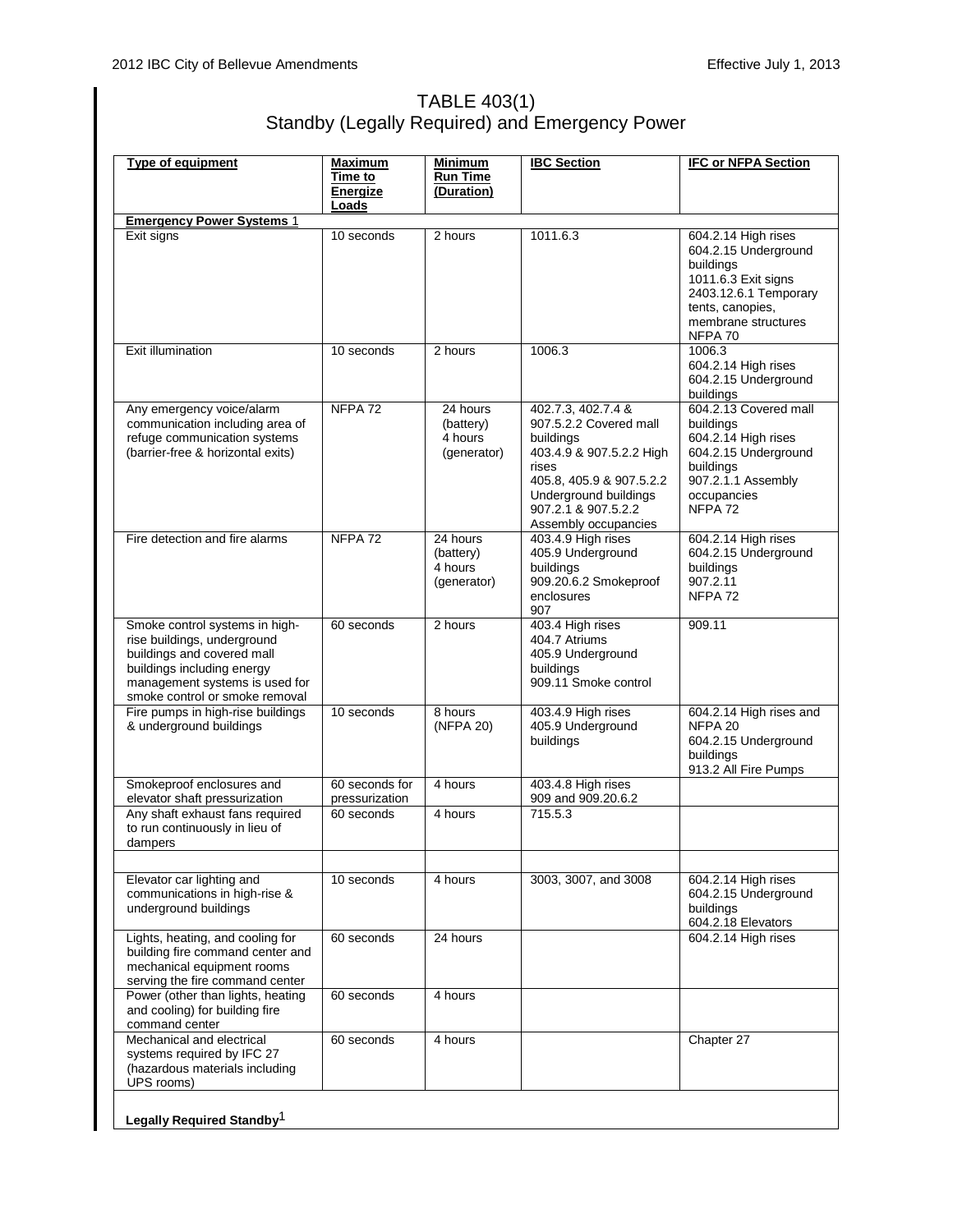# 2012 IBC City of Bellevue Amendments Effective July 1, 2013

| Type of equipment                                                   | <b>Maximum</b><br>Time to<br>Energize<br>Loads | <b>Minimum</b><br><b>Run Time</b><br>(Duration) | <b>IBC Section</b> | <b>IFC or NFPA Section</b> |
|---------------------------------------------------------------------|------------------------------------------------|-------------------------------------------------|--------------------|----------------------------|
| <b>Emergency Power Systems 1</b>                                    |                                                |                                                 |                    |                            |
| Exhaust fans for any loading dock<br>located interior to a building | 60 seconds                                     | 4 hours                                         |                    |                            |
| Transformer vault ventilation<br>equipment                          | 60 seconds                                     | 4 hours                                         |                    |                            |
| Heat tape for sprinkler lines &<br>heating in sprinkler riser rooms | 60 seconds                                     | 24 hours                                        |                    |                            |
| Fuel pump system for any legally-<br>required system                | 60 seconds                                     | 4 hours                                         |                    |                            |

# **TABLE 403(1) FOOTNOTES:**

1. The fuel pump and associated systems for the emergency or legally required generator shall be provided with power from the generator to maintain fuel supply.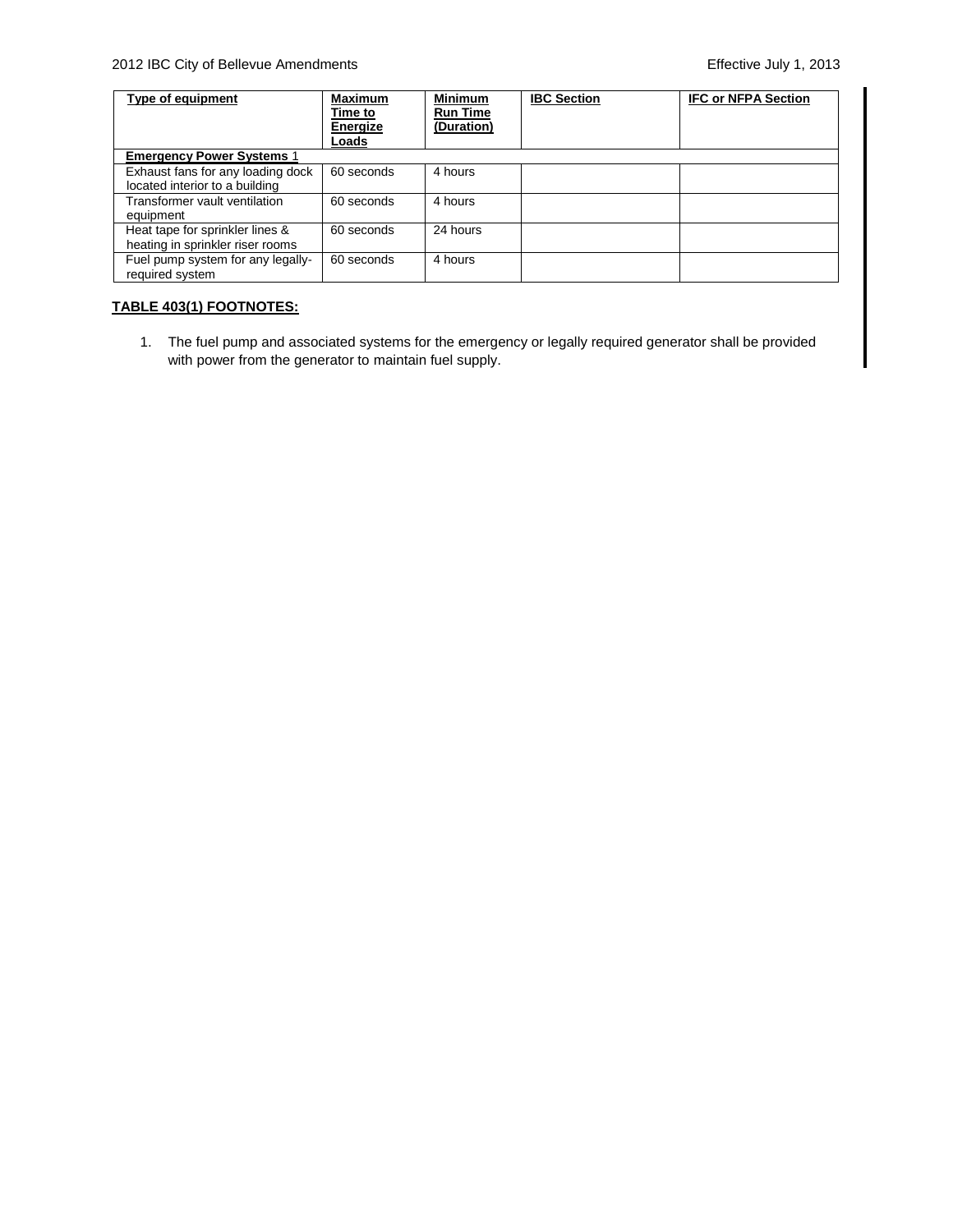**403.4.8.1.1 Penetrations.** Penetrations into and openings through a room containing a standby power system are prohibited except for required exit doors, equipment and ductwork necessary for heating, cooling or ventilation, sprinkler branch line piping, or electrical raceway serving the standby power system or being served by the standby power system. Such penetrations shall be protected in accordance with Section 713.

> Exception: Metallic piping with no joints or openings where it passes through the standby power system room.

**403.4.8.2 Standby power loads.**Standby power loads shall be classified in accordance with Table 403(1).

**403.4.9 Emergency power systems.** An emergency power system complying with Table 403(1), and NFPA 70 (National Electrical Code) Article 700 Emergency Standby Power except as designated in Table 403(1), shall be provided. Fire pumps shall comply with NFPA 20 and NFPA 70 Article 695.

**403.4.9.1 Special requirements for emergency power systems***.* If the emergency power system is a generator set inside a building, the system shall be located in a separate room enclosed with 2-hour fire barriers constructed in accordance with Section 707 or horizontal assemblies constructed in accordance with Section 711, or both, and shall be in a separate room from the normal power source including transformers and distribution equipment. Power distribution from the emergency source to the emergency transfer switch shall be by an independent route from the normal power source. System supervision with manual start and transfer features shall be provided at the fire command center.

Fuel-fired emergency generator sets and associated fuel storage, including optional landlord- or tenant-owned generator sets, located more than 75 feet above the lowest level of Fire Department vehicle access, require the approval of the fire code official.

#### **403.4.9.2 Emergency power loads.**

Emergency power loads shall be classified in accordance with Table 403(1).

**403.5 Means of egress and evacuation.** The means of egress in high-rise buildings shall comply with Sections 403.5.1 through 403.5.6, and in addition to these requirements, shall comply with Bellevue City Code 23.11.907.5.2.2.6, which requires either Phased Evacuation, an additional stair, or occupant evacuation elevators, to facilitate simultaneous building evacuation and firefighter response into the building.

**403.7 Smoke control.** A smoke-control system meeting the requirements of Section 909 shall be provided in all areas containing a Group I or Group R occupancy within high-rise buildings. Such areas shall be separated from all other building areas by a minimum of 1-hour fire-resistance rating of construction, but not less than required by Table 508.4, in accordance with Section 508.4, and smoke barrier construction in accordance with Section 710 and Section 909 to create separate smoke zones, or smoke control shall be provided in all such unseparated areas of the building.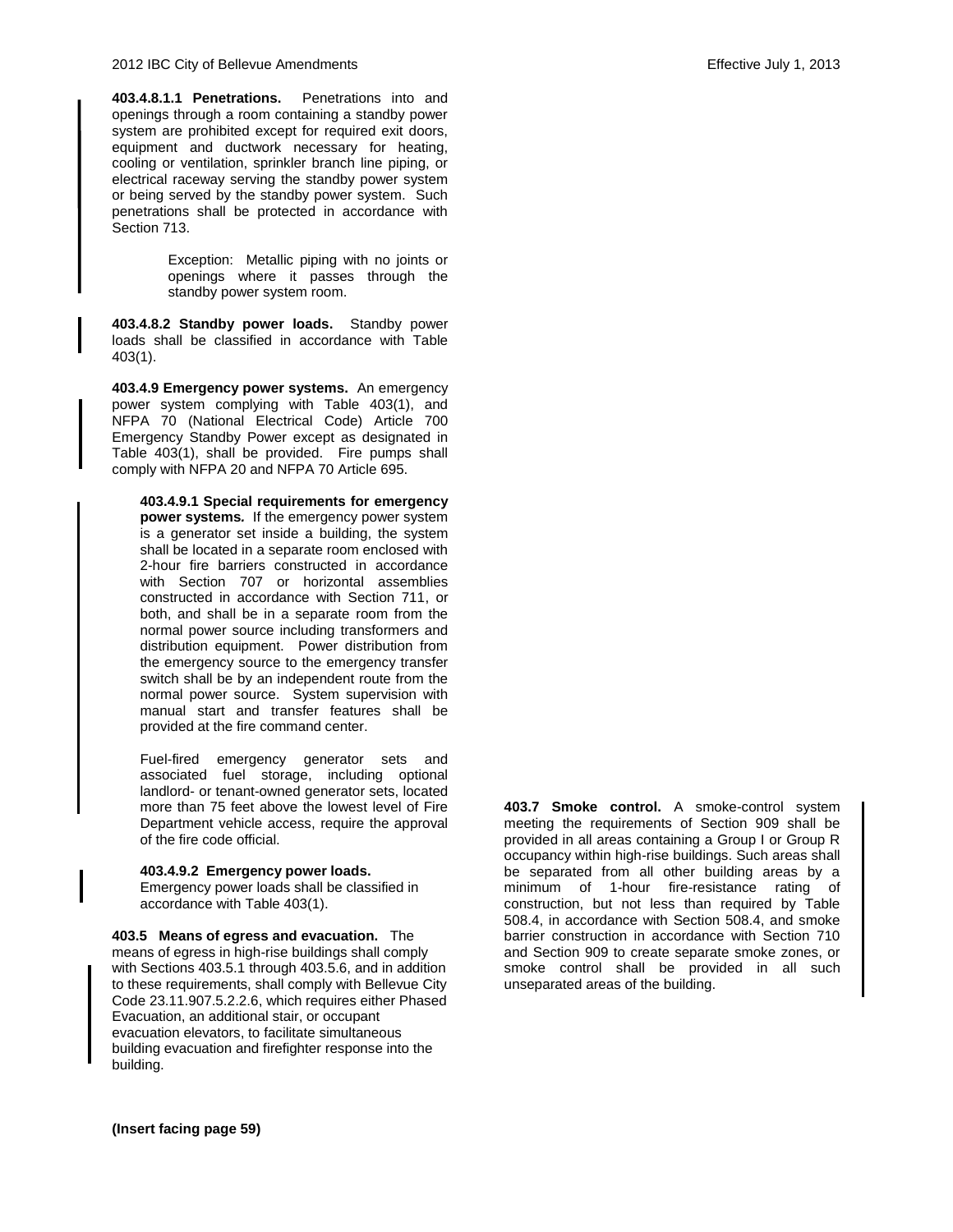**405.1 General.** The provisions of this section apply to building spaces having a floor level used for human occupancy more than 30 feet (9144 mm) below the finished floor of the lowest level of exit discharge.

#### **Exceptions:**

- 1. One- and two-family dwellings, sprinklered in accordance with Section 903.3.1.3.
- 2. Parking garages with automatic sprinkler systems in compliance with Section 405.3 and pressurized stair enclosures provided with emergency power in compliance with Sections 909.20, 909.20.5, and 909.20.6.
- 4. Fixed guideway transit systems complying with NFPA 130 as amended by the City of Bellevue.
- 5. Grandstands, bleachers, stadiums, arenas and similar facilities.
- 6. Where the lowest story is the only story that would qualify the building as an underground building and has an area not exceeding 1,500 square feet (139 m2) and has an occupant load less than 10.
- 7. Pumping stations and other similar mechanical spaces intended only for limited periodic use by service or maintenance personnel.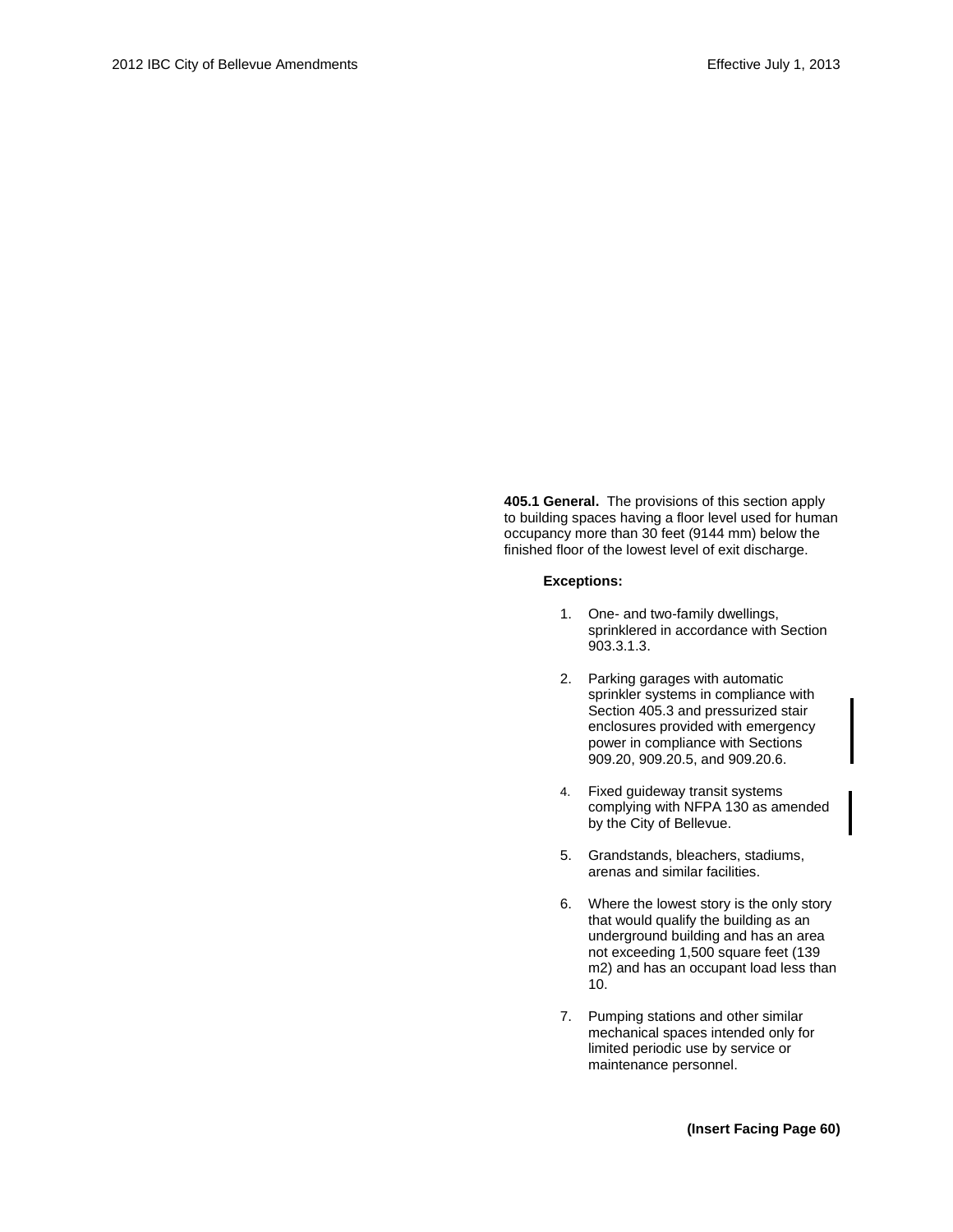**405.8 Standby power.**A standby power system complying with Table 403(1), and NFPA 70 (National Electrical Code) Article 701 Legally Required Standby Power except as designated in Table 403(1), shall be provided.

**405.8.1 Special requirements for standby power systems.** If the standby system is a generator set inside a building, the system shall be located in a separate room enclosed with 2-hour fire barriers constructed in accordance with Section 707 or horizontal assemblies constructed in accordance with Section 712, or both, and shall be in a separate room from the normal power source including transformers and distribution equipment. Power distribution from the emergency source to the emergency transfer switch shall be by an independent route from the normal power source. System supervision with manual start and transfer features shall be provided at the fire command center.

Fuel-fired standby power generator sets and associated fuel storage, including optional landlord- or tenant-owned generator sets, located at a floor level more than 30 feet below the lowest level of exit discharge, require the approval of the Fire Code Official.

**405.8.2 Standby power loads.**Standby power loads shall be classified in accordance with Table 403(1).

**405.9 Emergency power.** An emergency power system complying with Table 403(1), and NFPA 70 (National Electrical Code) Article 700 Emergency Standby Power except as designated in Table 403(1), shall be provided. Fire pumps shall comply with NFPA 20 and NFPA 70 Article 695.

**405.9.1 Special requirements for emergency power systems.** If the emergency power system is a generator set inside a building, the system shall be located in a separate room enclosed with 2-hour fire barriers constructed in accordance with Section 707 or horizontal assemblies constructed in accordance with Section 712, or both, and shall be in a separate room from the normal power source including transformers and distribution equipment. Power distribution from the emergency source to the emergency transfer switch shall be by an independent route from the normal power source. System supervision with manual start and transfer features shall be provided at the fire command center. Fuel-fired emergency generator sets and associated

fuel storage, including optional landlord- or tenantowned generator sets, located at a floor level more than 30 feet below the lowest level of exit discharge, require the approval of the fire code official.

**405.9.2 Emergency power loads.** Emergency power loads shall be classified in accordance with Table 403(1).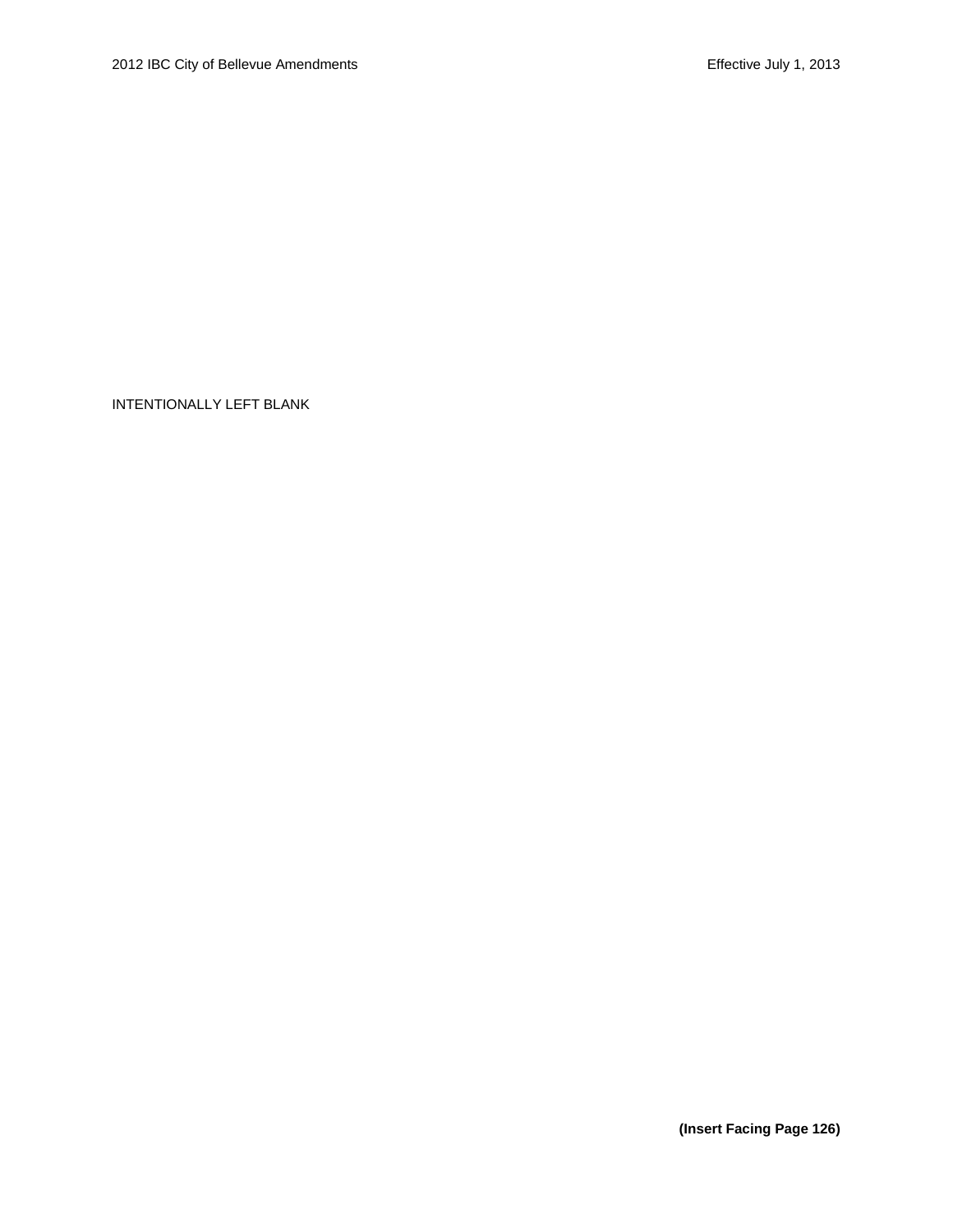**713.14.1 Elevator lobby.** An enclosed elevator lobby shall be provided at each floor where an elevator shaft enclosure connects more than three stories. The lobby enclosure shall separate the elevator shaft enclosure doors from each floor by fire partitions. In addition to the requirements in Section 708 for fire partitions, doors protecting openings in the elevator lobby enclosure walls shall also comply with Section 716.5.3 as required for corridor walls, and penetrations of the elevator lobby enclosure by ducts and air transfer openings shall be protected as required for corridors in accordance with Section 717.5.4.1. Elevator lobbies shall have at least one means of egress complying with Chapter 10 and other provisions within this code.

Exceptions:

- 1. Enclosed elevator lobbies are not required at the level(s) of exit discharge, provided the level(s) of exit discharge is equipped with an automatic sprinkler system in accordance with Section 903.3.1.1.
- 2. Elevators not required to be located in a shaft in accordance with Section 712.1 are not required to have enclosed elevator lobbies.
- 3. Enclosed elevator lobbies are not required where additional doors are provided at the hoistway opening in accordance with Section 3002.6. Such doors shall comply with the smoke and draft control door assembly requirements in Section 716.5.3.1 when tested in accordance with UL 1784 without an artificial bottom seal.
- 4. Enclosed elevator lobbies are not required where the building is protected by an automatic sprinkler system installed in accordance with Section 903.3.1.1 or 903.3.1.2. This exception shall not apply to the following:
	- 4.1. Group I-2 occupancies;
	- 4.2. Group I-3 occupancies; and

4.3. Elevators serving floor levels over 75 feet (22,860 mm) above the lowest level of fire department vehicle access in high-rise buildings.

5. Smoke partitions shall be permitted in lieu of fire partitions to separate the elevator lobby at each floor where the building is equipped throughout with an automatic sprinkler system installed in accordance with Section 903.3.1.1 or 903.3.1.2. In addition to the

requirements in Section 710 for smoke partitions, doors protecting openings in the smoke partitions shall also comply with Sections 710.5.2.2, 710.5.2.3, and 716.5.9, and duct penetrations of the smoke partitions shall be protected as required for corridors in accordance with Section 717.5.4.1.

- 6. Enclosed elevator lobbies are not required where the elevator hoistway is pressurized in accordance with Section 909.21, and vertical exit enclosures are pressurized in accordance with Section 909.20.5, and the building is equipped throughout with an automatic sprinkler system in accordance with 903.3.1.1.
- 7. Enclosed elevator lobbies are not required where the elevator serves only open parking garages in accordance with Section 406.5.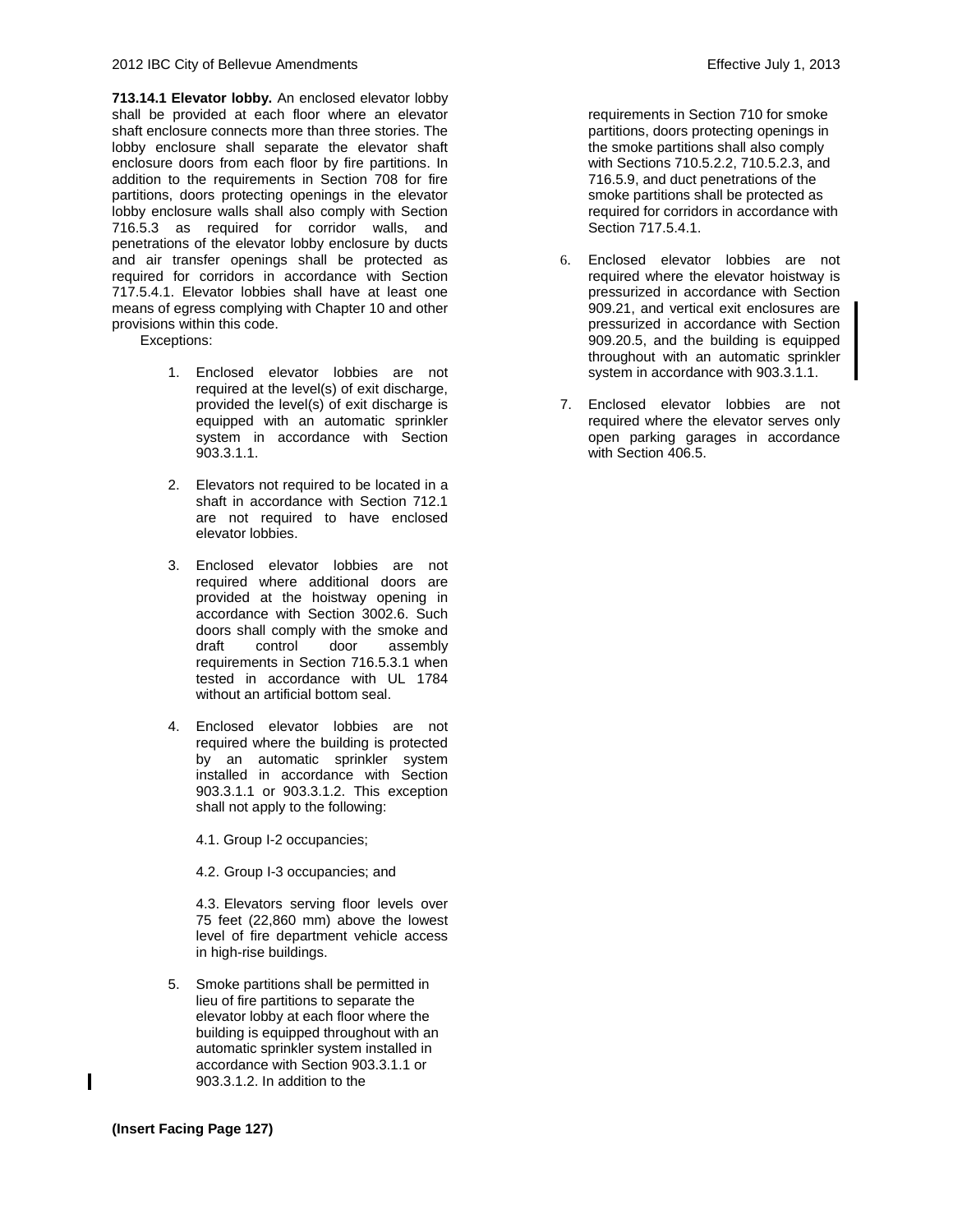I

**WATER SUPPLY.** The source and delivery system supplying the required flow (gpm) and pressure (psi) to a sprinkler system or other fire protection system/equipment.

**903.2 Where required.** Approved automatic sprinkler systems in new buildings and structures shall be provided in the locations described in this section.

**HIGH-RISE BUILDING.** Buildings having occupied floors or an occupied roof located more than 75 feet ( 22,860 mm) above the lowest level of fire department vehicle access.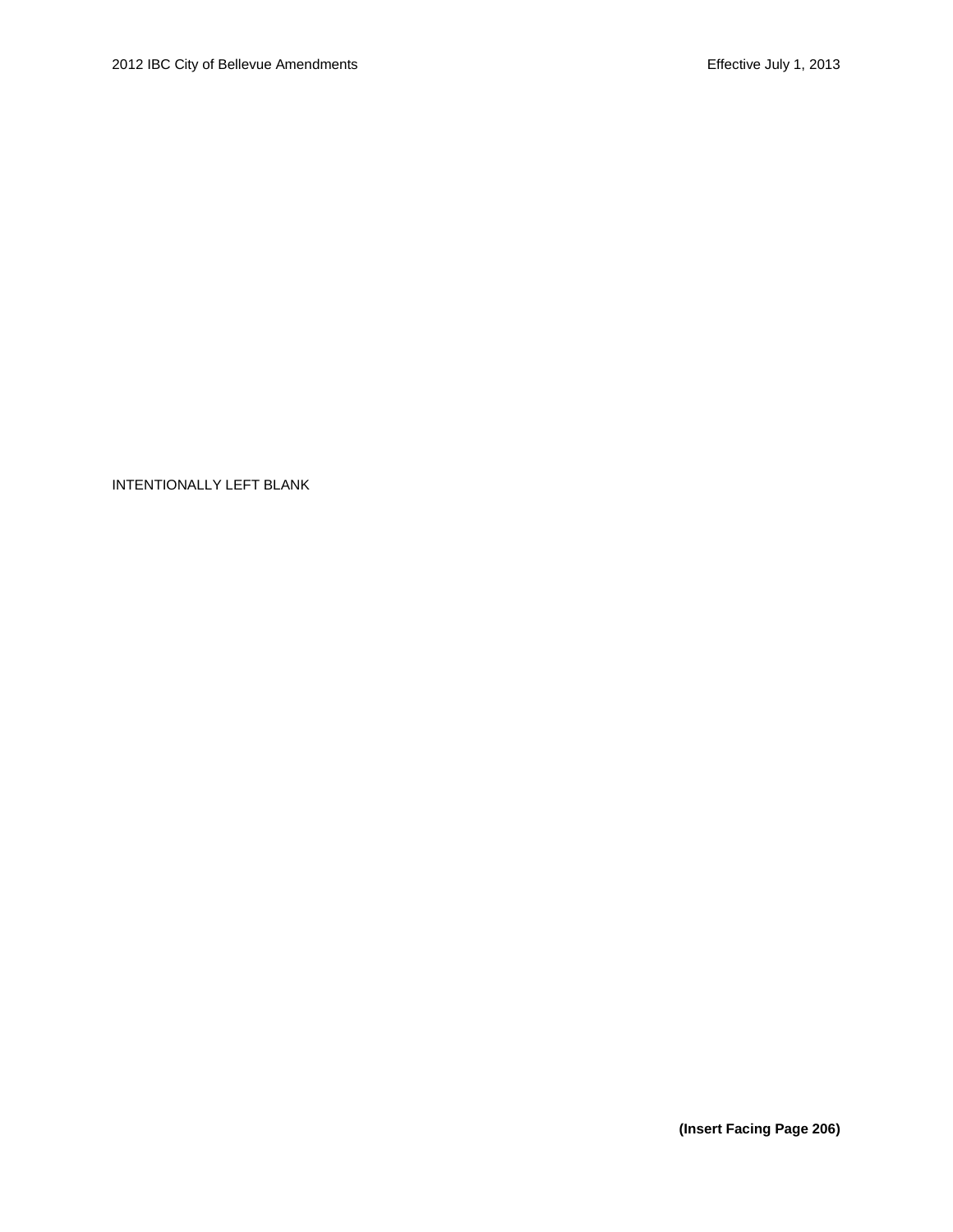**903.2.11.1.3 Basements.** Where any portion of a basement is located more than 75 feet (22,860 mm) from openings required by Section 903.2.11.1, or where new walls, partitions or other obstructions are installed that increase the exit access travel distance to more than 75 feet, the basement shall be equipped throughout with an approved automatic sprinkler system.

**903.2.11 All occupancies.** In all occupancies other than Group U, an automatic sprinkler system shall be installed for building design or hazards in the locations set forth in Section 903.2.11.1 through  $903.2.11.7.$ 

**903.2.11.3 Buildings 55 feet or more in height.** An automatic sprinkler system shall be installed throughout buildings with a floor level having an occupant load of 30 or more that is located 55 feet (16 764 mm) or more above the lowest level of fire department vehicle access.

(Exceptions deleted)

Notwithstanding any provision of the International Building Code or International Fire Code, as such codes are adopted by the City, throughout all buildings where the total floor area, including basements, exceeds 10,000 square feet. For purposes of this paragraph, portions of buildings separated by one or more fire walls will not be considered a separate building. Existing buildings shall comply with this section when an addition is made to the building and the total floor area, including the basements, or the existing building and the addition combined exceeds 10,000 square feet, or when the value of a structural alteration or repair of an existing building 10,000 square feet in area or greater exceeds 50 percent of the assessed valuation of such existing building, or exceeds 50 percent of the recognized replacement cost of the structure, without consideration of depreciation, as determined under the Marshall Valuation Service Cost Handbook, whichever is greater.

**903.2.11.7 Buildings exceeding 10,000 square feet.**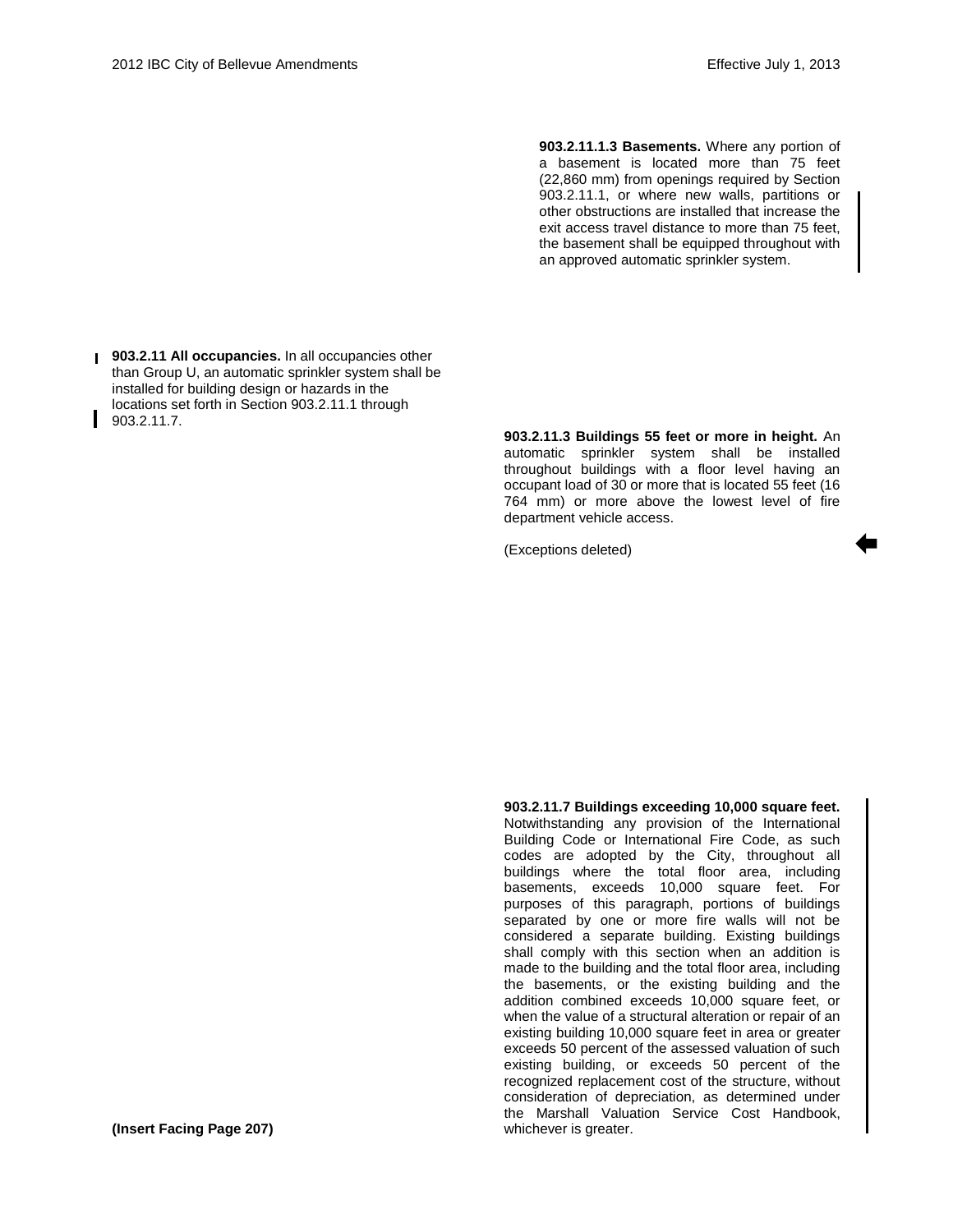I

- 3. In rooms or areas that are of I noncombustible construction with wholly noncombustible contents.
- 4. Fire service access elevator machine rooms and machinery spaces.
- 5. Machine rooms and machinery spaces associated with occupant evacuation elevators designed in accordance with Section 3008.

**903.3.1.1.2 High rise building sprinkler system design.** Combination standpipe /sprinkler risers using 6 in. pipe minimum, shall be used. Shut-off valves and water-flow devices shall be provided on each floor at the sprinkler system connection to each standpipe. Two four-way fire department connections serving the combination system shall be provided on separate streets well separated from each other. At least one of the fire department connections shall be connected to the riser above a riser isolation valve. Dry pipe sprinkler systems serving parking garages may use one separate twoway fire department connection. The dry pipe sprinkler system shall be supplied by the on-site water tank.

**903.3.1.1.3 Seismic coefficient**. The coefficient Cp for seismic bracing design calculations in accordance with NFPA 13 shall either use a value of 0.70, or shall use a value based on site specific USGS data.

**903.3.1.1.1 Exempt locations.** Automatic sprinklers shall not be required in the following rooms or areas where such rooms or areas are protected with an approved automatic fire detection system in accordance with Section 907.2 that will respond to visible or invisible particles of combustion. Sprinklers shall not be omitted from any room merely because it is damp, of fire-resistance rated construction or contains electrical equipment.

- 1. Any room where the application of water, or flame and water, constitutes a serious life or fire hazard, when approved by the fire code official.
- 2. Any room or space where sprinklers are considered undesirable because of the nature of the contents, when approved by the fire code official.

**903.3.3 Obstructed locations.** Automatic sprinklers shall be installed in accordance with NFPA 13 obstruction criteria and the listing requirements of the sprinkler head. Automatic sprinklers shall be installed in or under covered kiosks, displays, booths, concession stands, or equipment that exceeds 4 feet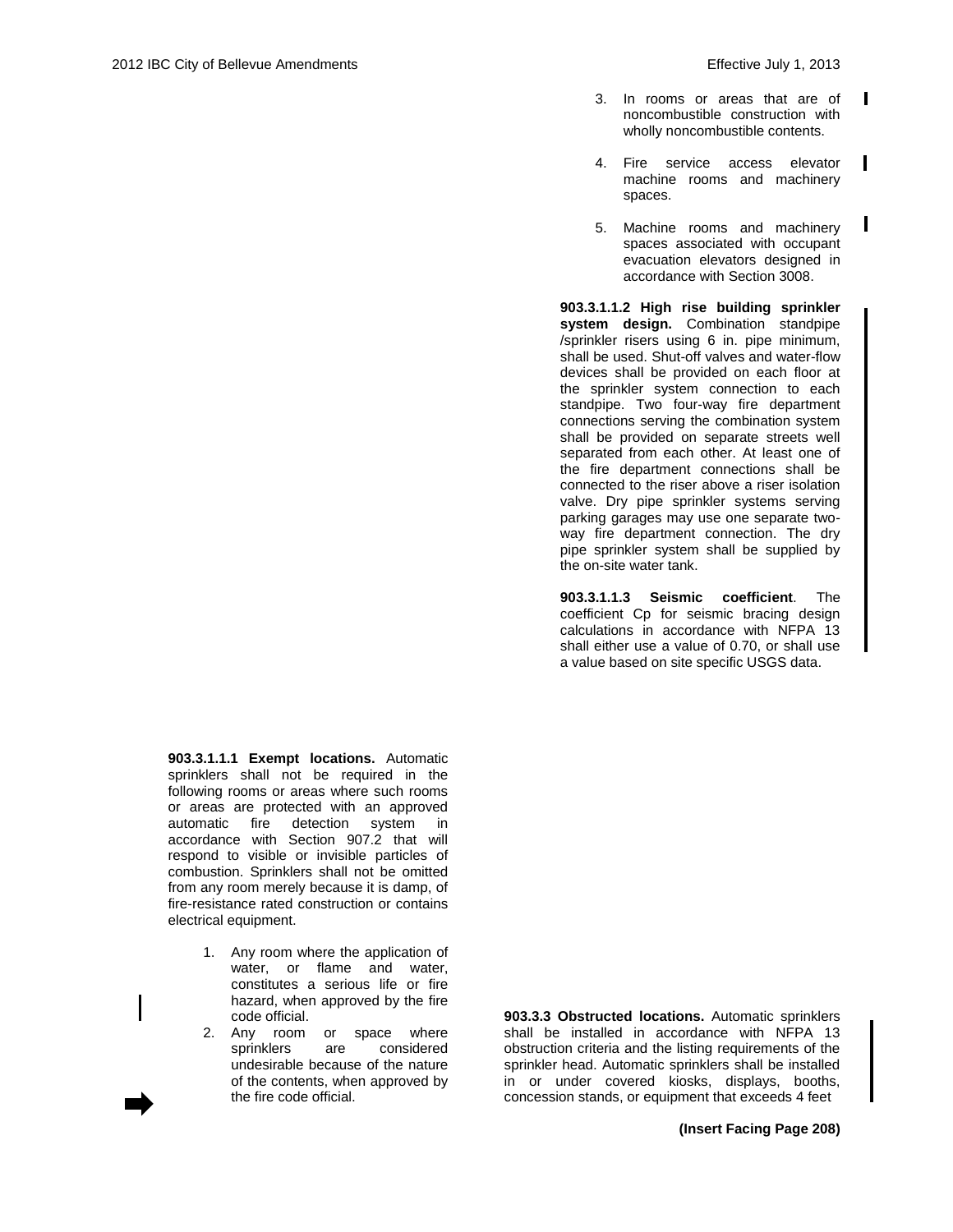(1,219 mm) in width and depth, and for all multi-level exhibit booths. Not less than a 3-foot (914 mm) clearance shall be maintained between automatic sprinklers and the top of piles of combustible fibers.

**Exception:** Kitchen equipment under exhaust hoods protected with a fire-extinguishing system in accordance with Section 904.

secondary water source shall be provided with a net useable volume calculated by combining the highest demand of number 2 or 3 above with number 1 above. Only one parking/retail area and 2 high-rise buildings may share a common secondary water source.

An acceptable alternative to items 1 through 4 above is to provide a calculated net useable volume capable of meeting the hydraulically calculated sprinkler demand, including the total (combined inside and outside) hose stream requirement, as per NFPA 13. The duration of this calculated source shall have a duration of not less than 30 minutes for buildings with light hazard occupancies only and a 60 minute duration for buildings with ordinary hazard occupancies as defined by NFPA 13.

**Exception:** Existing buildings.

**903.3.5.2 Secondary water supply.** A secondary onsite water supply shall be provided for high-rise buildings as follows:

- 1. High-rise buildings containing R or B occupancy only shall be provided with a net useable volume of 15,000 gallons.
- 2. High-rise buildings containing an S-2 occupancy shall be provided with a net useable volume of 40,000 gallons.
- 3. High-rise buildings containing an M occupancy shall be provided with a net useable volume of 50,000 gallons.
- 4. Multi high-rise complexes sharing a common

**(Insert Facing Page 209)**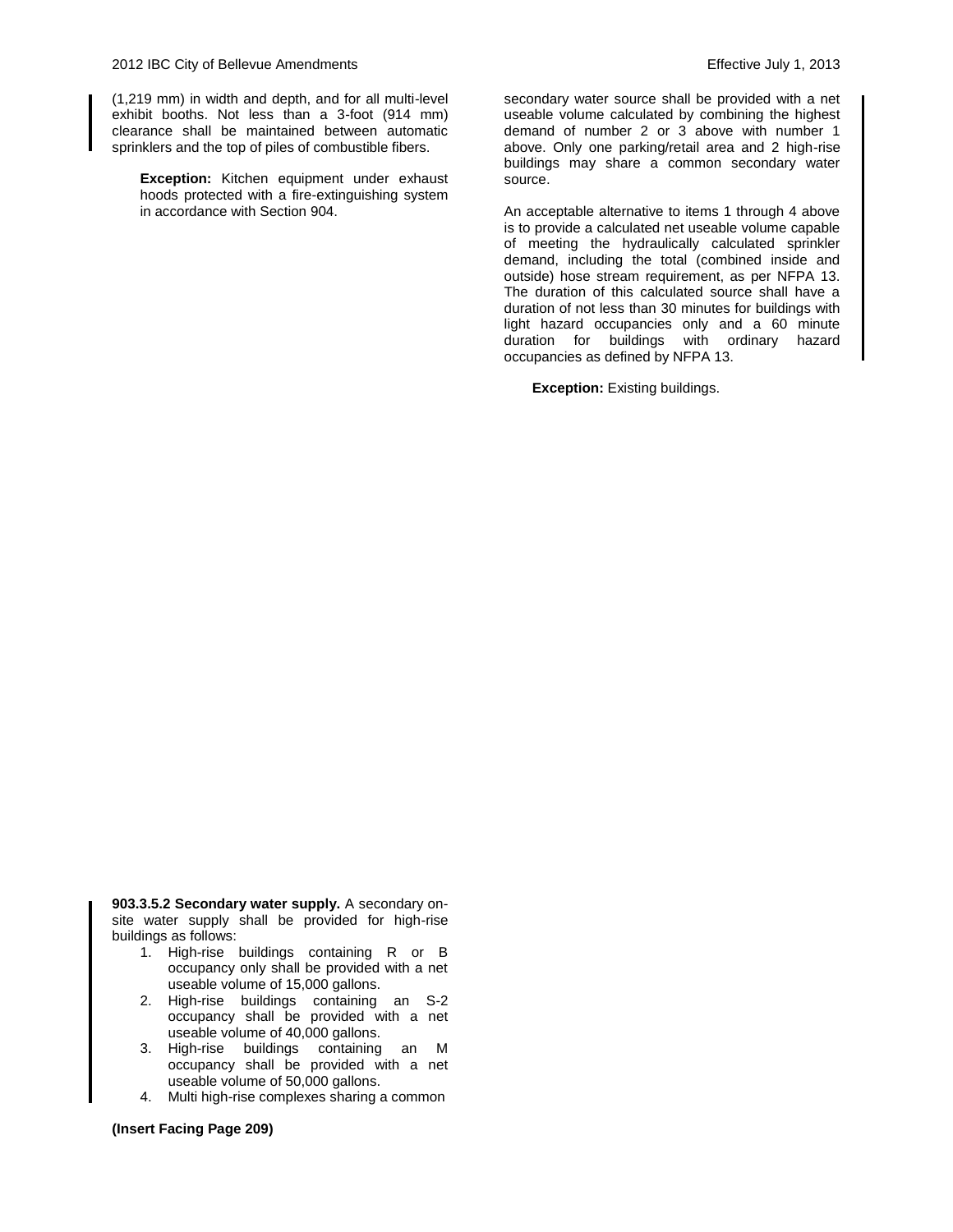**903.4.3 Floor control valves.** *Approved* supervised indicating control valves shall be provided at the point of connection to the riser on each floor. The floor control valves shall be located within 6' of floors or landings unless chains or other approved devices are readily available.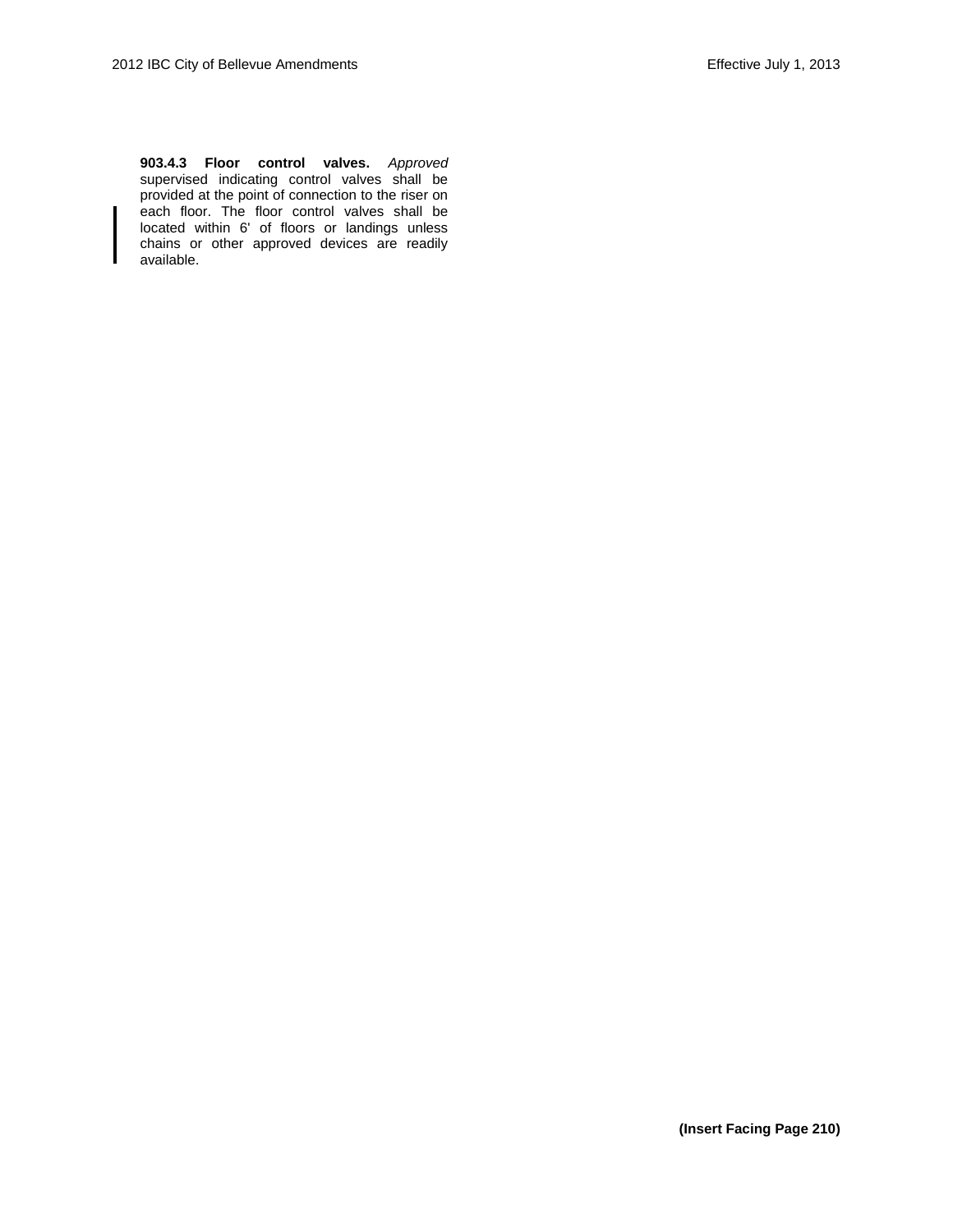**905.3 Required installations.** Standpipe systems shall be installed where required by Sections 905.3.1 through 905.3.9. Standpipe systems are allowed to be combined with automatic sprinkler systems.

**Exception:** Standpipe systems are not required in Group R-3 occupancies.

 $\mathbf I$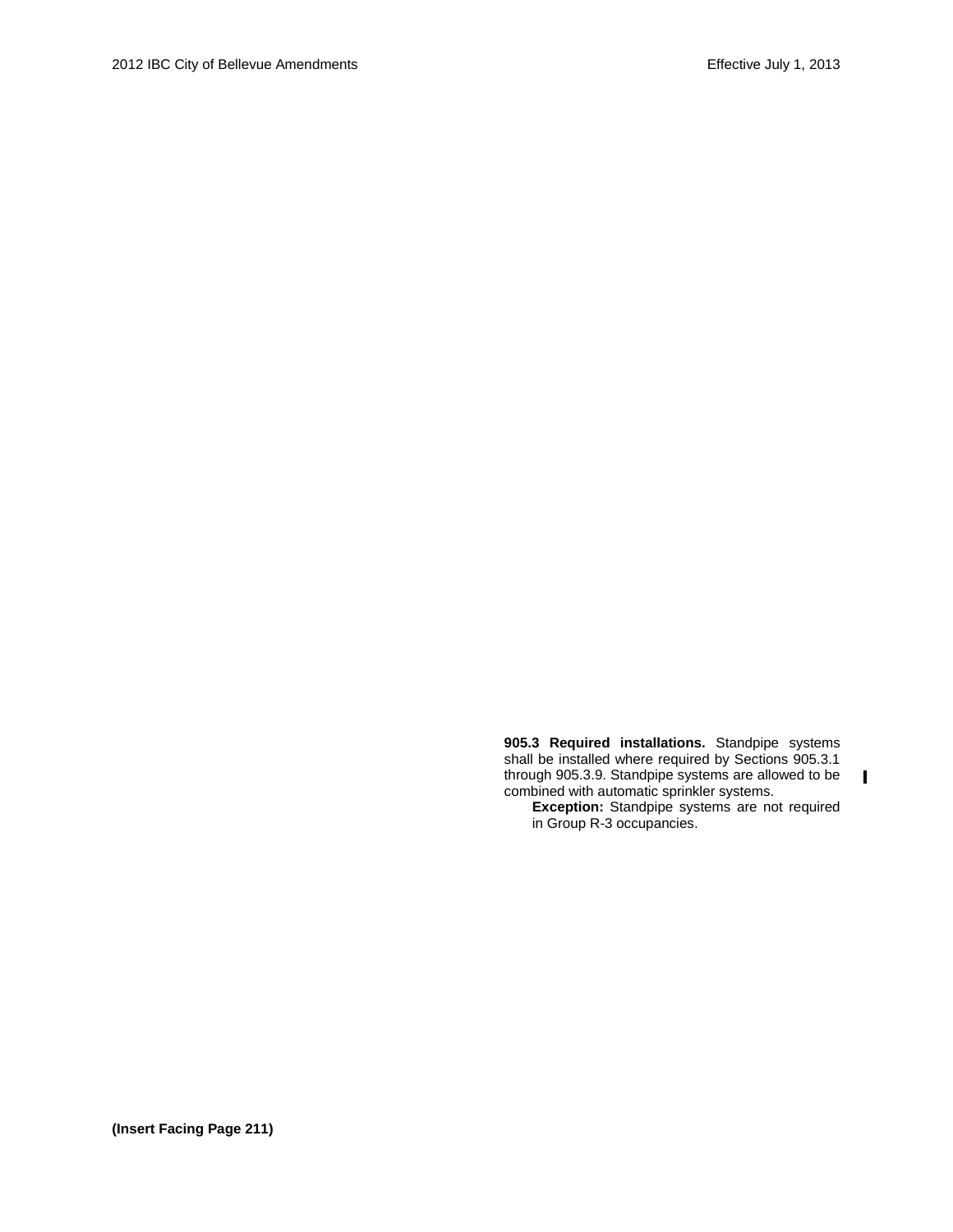**905.3.4 Stages.** Deleted.

#### **905.3.4.1 Hose and cabinet.** Deleted.

**905.3.5 Underground buildings.** Underground buildings shall be equipped throughout with a Class I automatic wet or manual wet standpipe system.

**905.3.9 High Rise Building Standpipes.** Standpipe risers shall be combination standpipe/sprinkler risers using a minimum pipe size of 6 inch. One 2-1/2 inch hose connection shall be provided on every intermediate floor level landing in every required stairway and elsewhere as required by NFPA 14. Where, and only where, static or residual water pressures at any hose outlet exceeds 175 psi (1207 kPa), approved pressure-regulating devices shall be installed to limit the pressure to 150 psi (1207 kPa). Such devices shall be adjusted to provide 150 psi (1207 kPa), or as close to that pressure as the adjustment will permit while flowing 300 gpm, without exceeding 175 psi (1207 kPa). The pressure on the inlet side of the pressure-regulating device shall not exceed the rated working pressure of the device. An additional non-regulated hose connection located directly below the PRV or an equally sized bypass around the pressure regulating device with a normally closed control valve shall be provided at each reduced pressure connection. Signage in accordance with NFPA 14 and Section 912.4 shall be provided.

**905.4 Location of Class I standpipe hose connections.** Class I standpipe hose connections shall be provided in all of the following locations:

- 1. In every required stairway, a hose connection shall be provided for each floor level above or below grade. Hose connections shall be located at an intermediate floor level landing between floors. Where stairs are required to provide roof access, the standpipe roof connections shall be located adjacent to the stair opening on the roof.
- 2. On each side of the wall adjacent to the exit opening of a horizontal exit.

#### **Exceptions:**

1. Where floor areas adjacent to a horizontal exit are reachable from exit stairway hose connections by a 30-foot (9,144 mm) hose stream from a nozzle attached to 100 feet (30,480 mm) of hose, a hose connection shall not be required at the horizontal exit.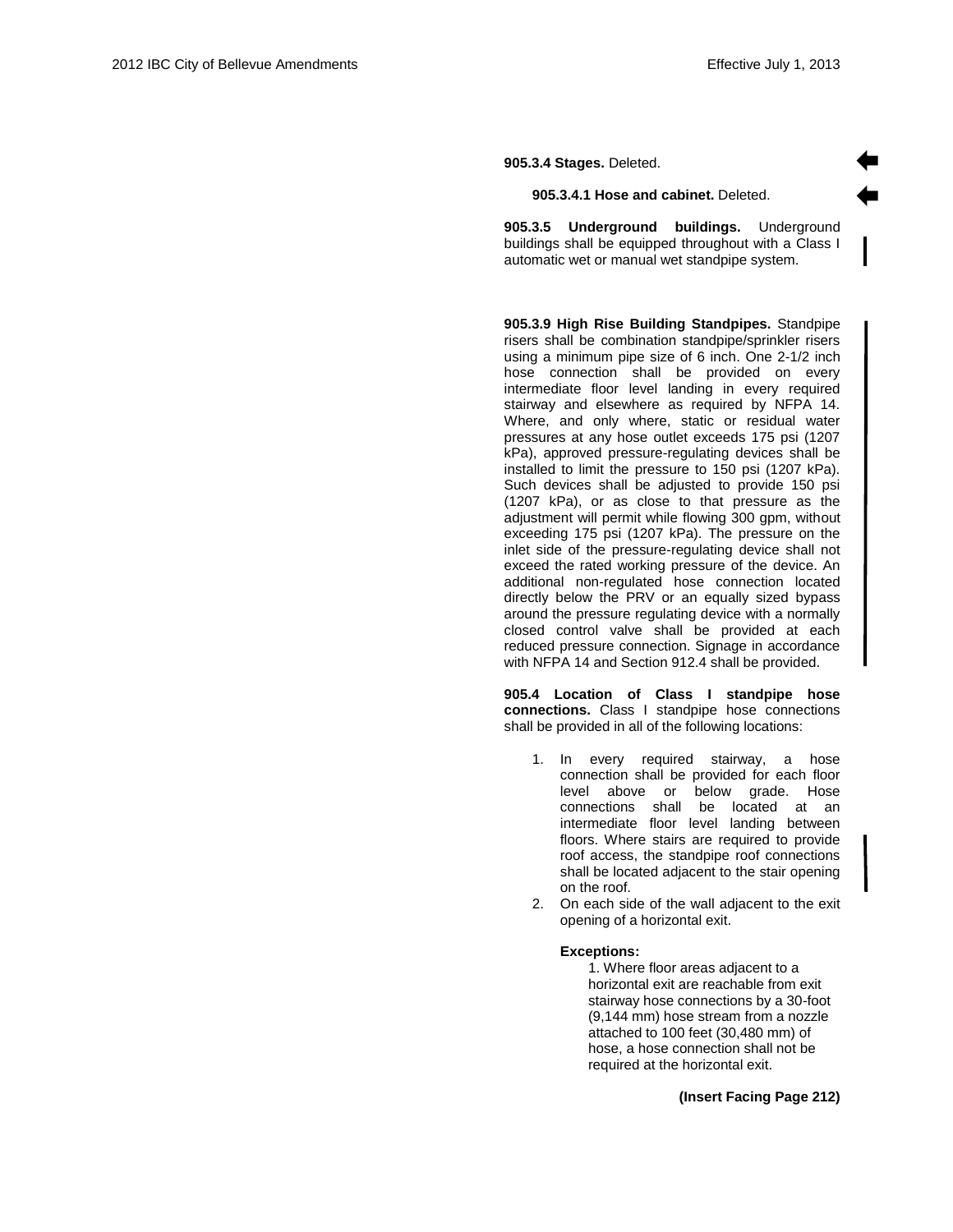2. When the fire code official determines that standpipe connection is not needed.

3. In every exit passageway, at the entrance from the exit passageway to other areas of a building.

> **Exception:** Where floor areas adjacent to an exit passageway are reachable from exit stairway hose connections by a 30-foot (9,144 mm) hose stream from a nozzle attached to 100 feet (30,480 mm) of hose, a hose connection shall not be required at the entrance from the exit passageway to other areas of the building.

4. In covered and open mall buildings, adjacent to each exterior public entrance to the mall, adjacent to each entrance from an exit passageway or exit corridor to the mall, at each intermediate landing within required enclosed stairways, and at other locations as necessary so that the distance to reach all portions of a tenant space does not exceed 200 feet (60,960 mm) from a hose connection.

5. Where the roof has a slope less than four units vertical in 12 units horizontal (33.3-percent slope), at least one standpipe shall be provided with a 2 ½ in. hose connection located on the roof. Additional hose connections shall be provided so that all portions of the roof are within 200 feet of hose travel distance from a standpipe hose connection. The hose connection(s) shall be at least 10 feet (3,048 mm) from the roof edge, skylight, light well or other similar openings, unless protected by a 42-inch-high (1,067 mm) guardrail orequivalent. All roof hose connections shall be arranged to be operable without entering the building. Roof connections in high-rise buildings are allowed to be located at the highest landing of a stairway with stair access to the roof. An additional hose connection shall be provided at the top of the most **hydraulically** remote standpipe for testing purposes.

6. Where the most remote portion of a nonsprinklered floor or story is more than 150 feet (45,720 mm) of hose travel distance from a hose connection or the most remote portion of a sprinklered floor or story is more than 200 feet (60,960 mm) of hose travel

distance from a hose connection, additional hose connections shall be provided in vertical exit enclosures or protected locations that are accessed through protected enclosures. The protected enclosure shall be a corridor constructed as a smoke barrier from the exit enclosure to the standpipe connection.

**Exception:** Hose connections in parking garages must be located in vertical exit enclosures, protected locations, immediately adjacent to exterior exit doors, loading docks or other areas as approved by the fire code official. Subject to the approval of the fire code official the travel distance may also be increased to a maximum distance of 240 feet.

#### **Point of Information:**

Chapter 10 of this code outlines the requirements for stairways to the roof and roof access. This section (905.4) identifies the locations of standpipes and hose connections, but does not dictate the need for additional stairways to the roof or roof access.

**905.8 Dry standpipes.** Dry standpipes, when approved by the fire code official, may be installed in other than high rise buildings.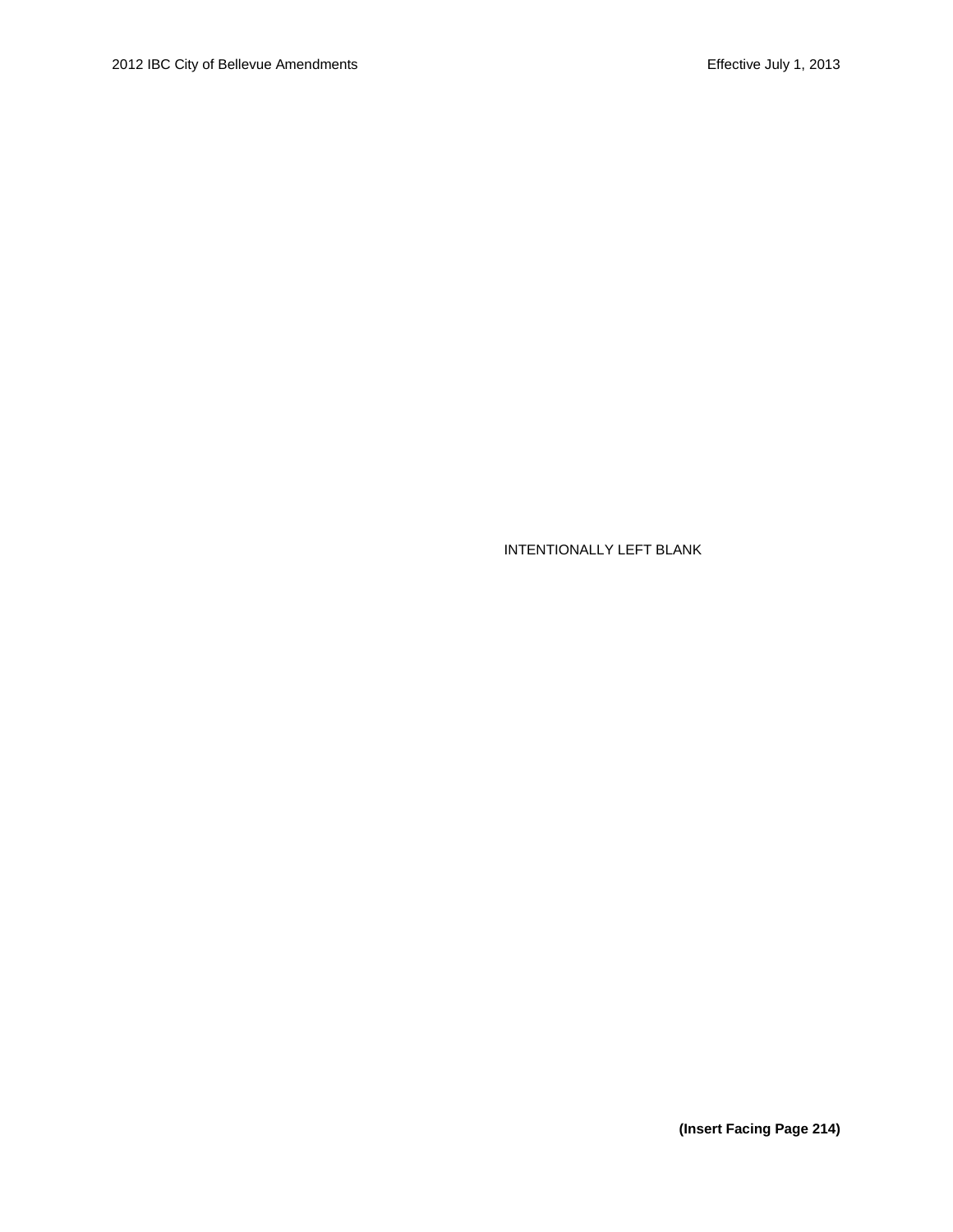**907.1 General.** This section covers the application, installation, performance and maintenance of fire alarm systems and their components in new and existing buildings and structures. The requirements of Section 907.2 are applicable to new buildings and structures and new fire alarm systems including replacement of existing fire alarm control panels being installed in existing structures. The requirements of Section 907.3 are applicable to existing buildings and structures. Buildings required by this section to be provided with a fire alarm system shall be provided with a single fire alarm system unless otherwise approved by the fire code official. For the purposes of this section, fire barriers shall not be considered to create separate buildings. Building required by this section to be provided with a fire alarm system shall be provided with a single fire alarm system unless otherwise approved by the fire code official.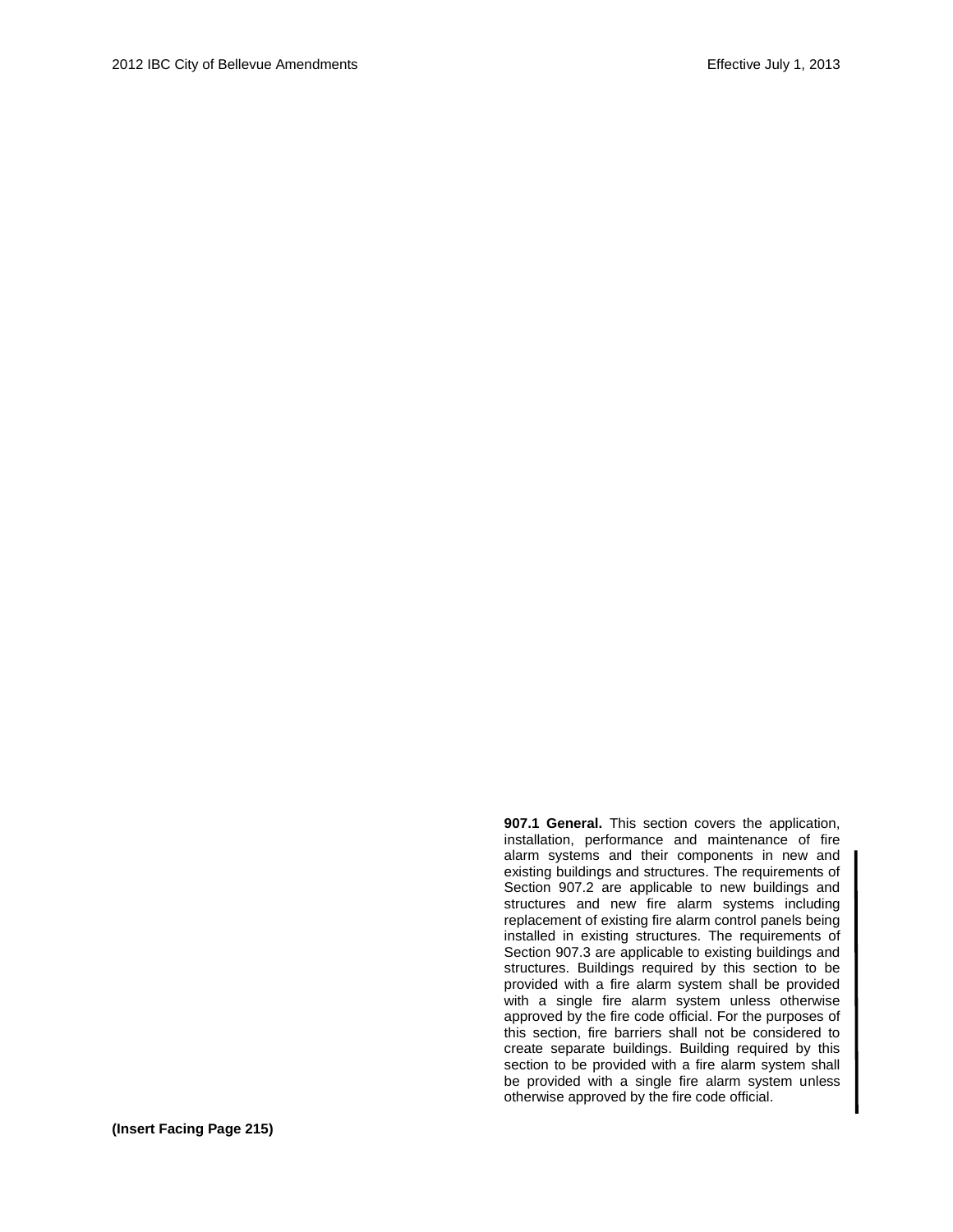⇚

**907.2.7.1 Occupant notification.** Deleted.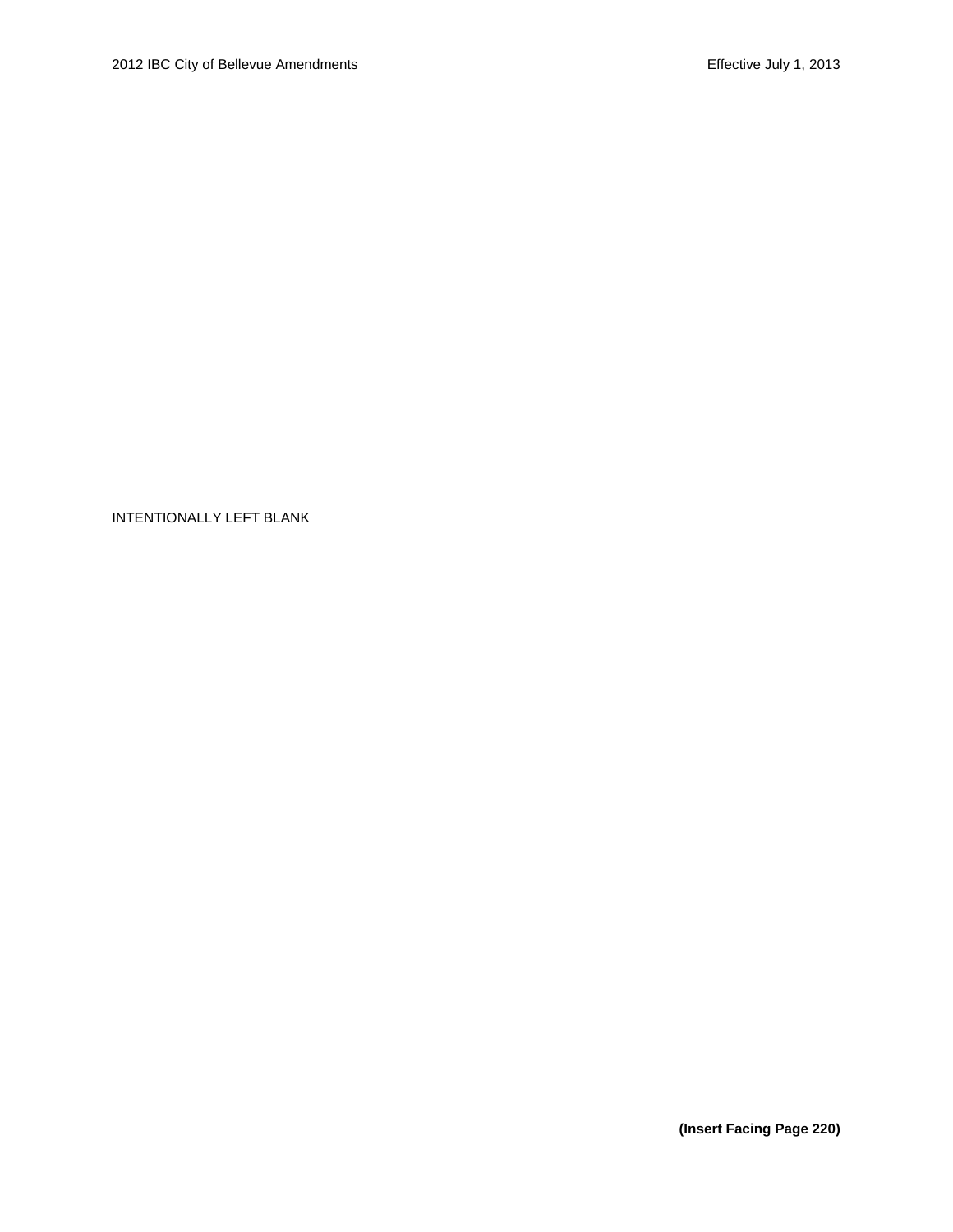- 2. In each elevator machine room and in elevator lobbies.
- 3. Within 5 feet (1524 mm) of doors opening into stairways that are smoke proof enclosures, or are pressurized stairways.

**907.2.13.2 Fire department communication system.** An approved two-way, fire department communication system designed and installed in accordance with NFPA 72 shall be provided for fire department use. It shall operate between a fire command center complying with Section 911, elevators, elevator lobbies, emergency and standby power rooms, fire pump rooms, areas of refuge and inside enclosed exit stairways. The fire department communication device shall be provided at each floor level within the enclosed exit stairway.

**907.2.13.1.1 Area smoke detection.** Area smoke detectors shall be provided in accordance with this section. Smoke detectors shall be connected to an automatic fire alarm system. The activation of any detector required by this section, other than duct smoke detectors, shall activate the emergency voice/alarm communication system in accordance with Section 907.5.2.2. In addition to smoke detectors required by Sections 907.2.1 through 907.2.10, smoke detectors shall be located as follows, except that where such locations are within unconditioned spaces, other devices may be installed in accordance with 907.4.3.

1. In each mechanical equipment, electrical, transformer, telephone equipment or similar room which is not provided with sprinkler protection.

**(Insert Facing Page 221)**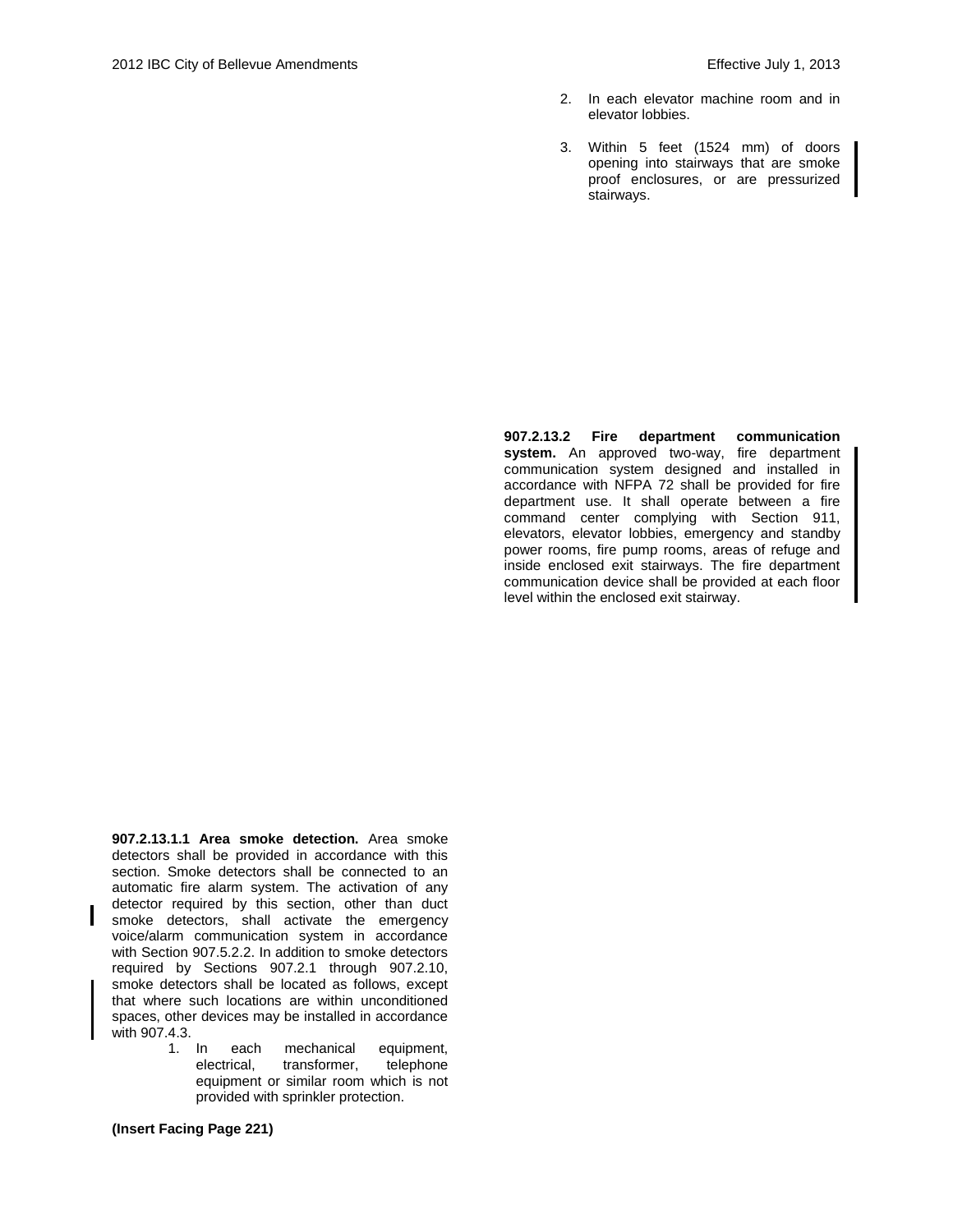**907.2.18.1 Smoke detectors.** A minimum of one smoke detector listed for the intended purpose shall be installed in the following areas:

- 1. Electrical, non-Utility owned transformer vault rooms, telephone equipment, elevator machine or similar rooms.
- 2. Elevator lobbies.
- 3. The main return and exhaust air plenum of each air-conditioning system serving more than one story and located in a serviceable area downstream of the last duct inlet.
- 4. Each connection to a vertical duct or riser serving two or more floors from return air ducts or plenums of heating, ventilating and air-conditioning systems, except that in Group R occupancies, a listed smoke detector is allowed to be used in each return-air riser carrying not more than 5,000 cfm (2.4 m3/s) and serving not more than 10 air inlet openings.
- 5. Within 5 ft. of doors opening into stairways that are smokeproof enclosures, or that are pressurized stairways.
	- **Exception:** Where any such locations in items 1 through 5 above are within unconditioned spaces, other devices may be installed in accordance with 907.4.3.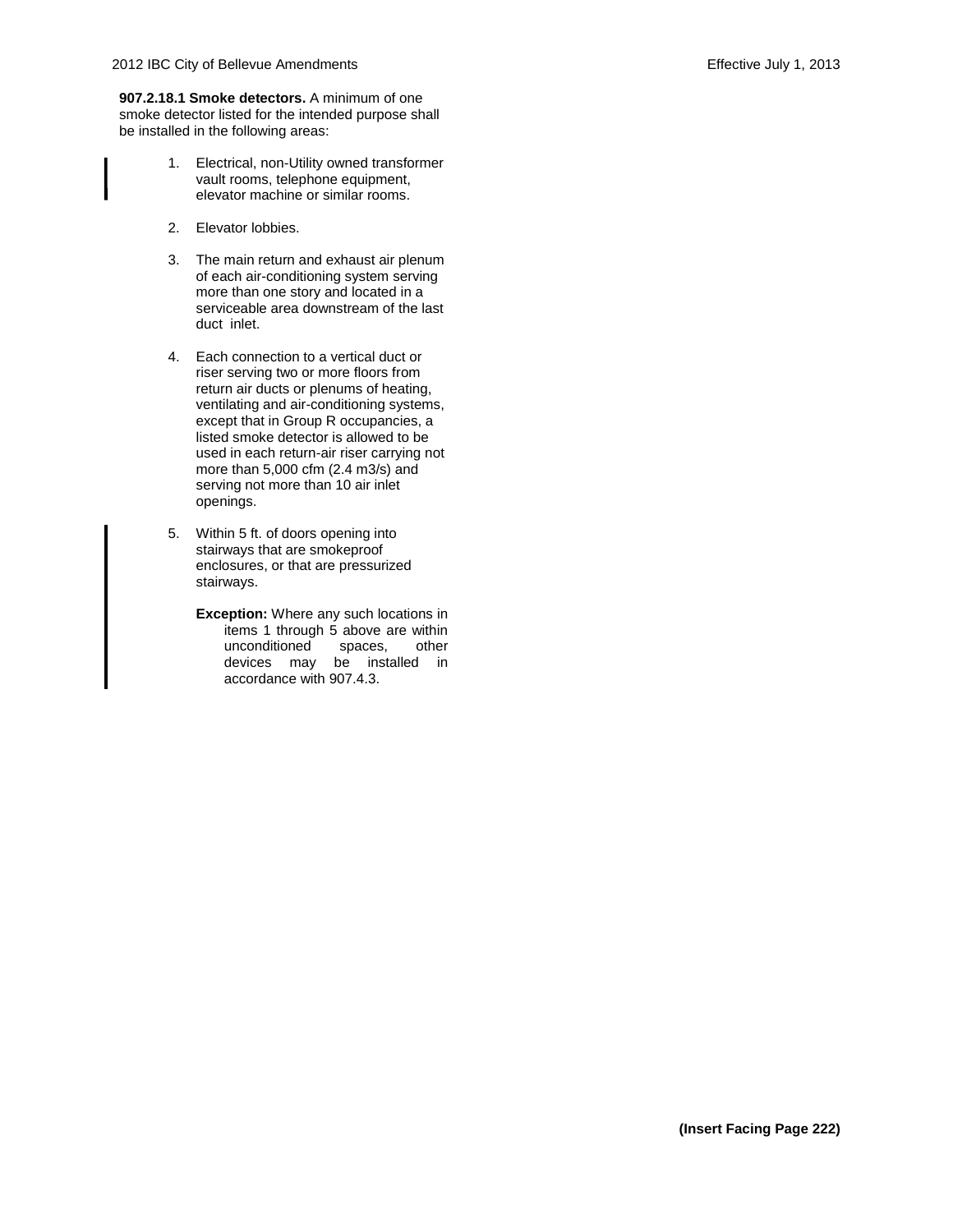**907.5 Occupant notification systems.** A fire alarm system shall annunciate at the fire alarm control unit and shall initiate occupant notification upon activation, in accordance with Sections 907.5.1 through 907.5.2.3.4. Where a fire alarm system is required by another section of this code, it shall be activated by:

- 1. Automatic fire detectors.
- 2. *Automatic sprinkler system* waterflow devices.
- 3. Manual fire alarm boxes.
- 4. Automatic fire-extinguishing systems.

(Exception deleted)

**907.5.2.1.1 Average sound pressure.** The audible alarm notification appliances shall provide a sound pressure level of 15 decibels (dBA) above the average ambient sound level or 5 dBA above the maximum sound level having a duration of at least 60 seconds, whichever is greater, in every occupiable space within the building, or in the case of a partial alarm system, throughout the space that is being provided with the fire alarm system. The minimum sound pressure levels shall be: 75 dBA in occupancies in Groups R and I-1; 90 dBA in mechanical equipment rooms; and 60 dBA in other occupancies. In assembly occupancies with high sound levels such as nightclubs, bars, theaters, auditoriums, sanctuaries, etc. an interface shall be provided between the fire alarm system and the noise source to eliminate the noise source upon activation of the fire alarm system.

#### **Exception:**

Private mode signaling in accordance with NFPA 72 shall be allowed in areas of group I-2 and I -3 occupancies where occupants are not expected to self evacuate.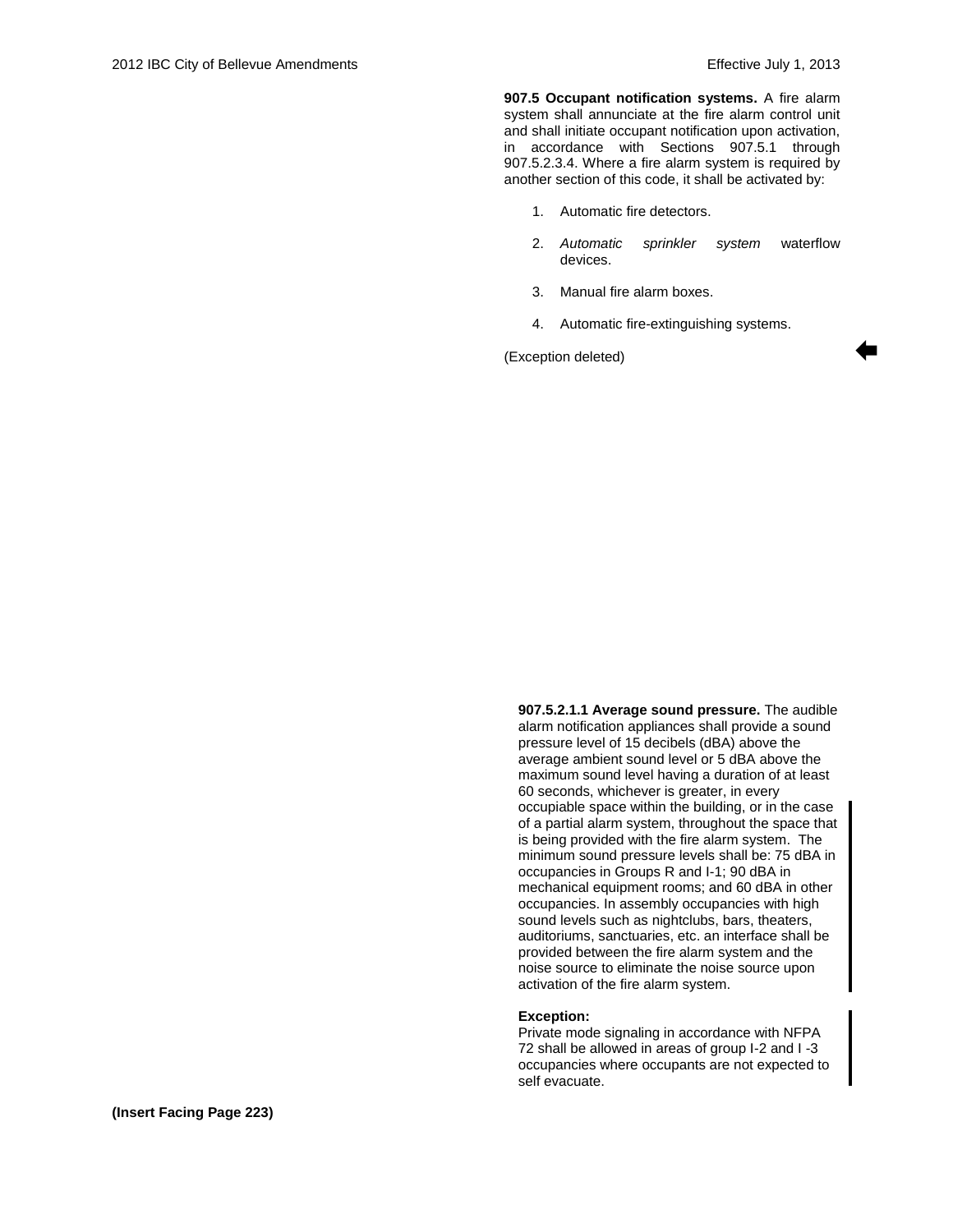## **907.5.2.2.2 Live voice messages.**

The emergency voice/alarm communication system shall also have the capability to broadcast live voice messages by paging zones on a selective and allcall basis.

#### Point of Information

See Fire Department Emergency Voice/Alarm Information Sheet F-43 for detailed messaging requirements.

## **907.5.2.2.4 Emergency voice/alarm communication captions.**

Where stadiums, arenas and grandstands are required to caption audible public announcements in accordance with Section 1108.2.7.3, the emergency/voice alarm communication system shall also be captioned. Prerecorded or live emergency captions shall be from an approved location constantly attended by personnel trained to respond to an emergency.

## **907.5.2.2.6 Phased Evacuation**

All buildings more than 10 stories above grade plane shall utilize an approved phased evacuation plan.

Exceptions:

- 1. When an additional exit stairway meeting the requirements of Sections IBC 1009 and 1022 are provided in addition to the minimum number of exits required by Section IBC 1021.1
- 2. Where the width of each required exit stairway is as specified in Section 1009.1 is increased by not less than 24" of additional width.
- 3. Where occupant self-evacuation elevators in accordance with IBC Section 3008 have been installed.
- 4. Where full tenant evacuation can be demonstrated to be accomplished in less than 7 minutes.

#### Point of Information These provisions are intended to facilitate the simultaneous building evacuation and firefighter response into the building.

**907.5.2.3 Visible alarms.** Visible alarm notification appliances shall be provided in accordance with Sections 907.5.2.3.1 through 907.5.2.3.4.

## **Exceptions:**

**1.** Visible alarm notification appliances are not required in alterations, except where an existing fire alarm system is replaced, or a new fire alarm system is installed.

**2.** Visible alarm notification appliances shall not be required in exits as defined in Section 1002.1

**3.** Visible alarm notification appliances shall not be required in elevator cars.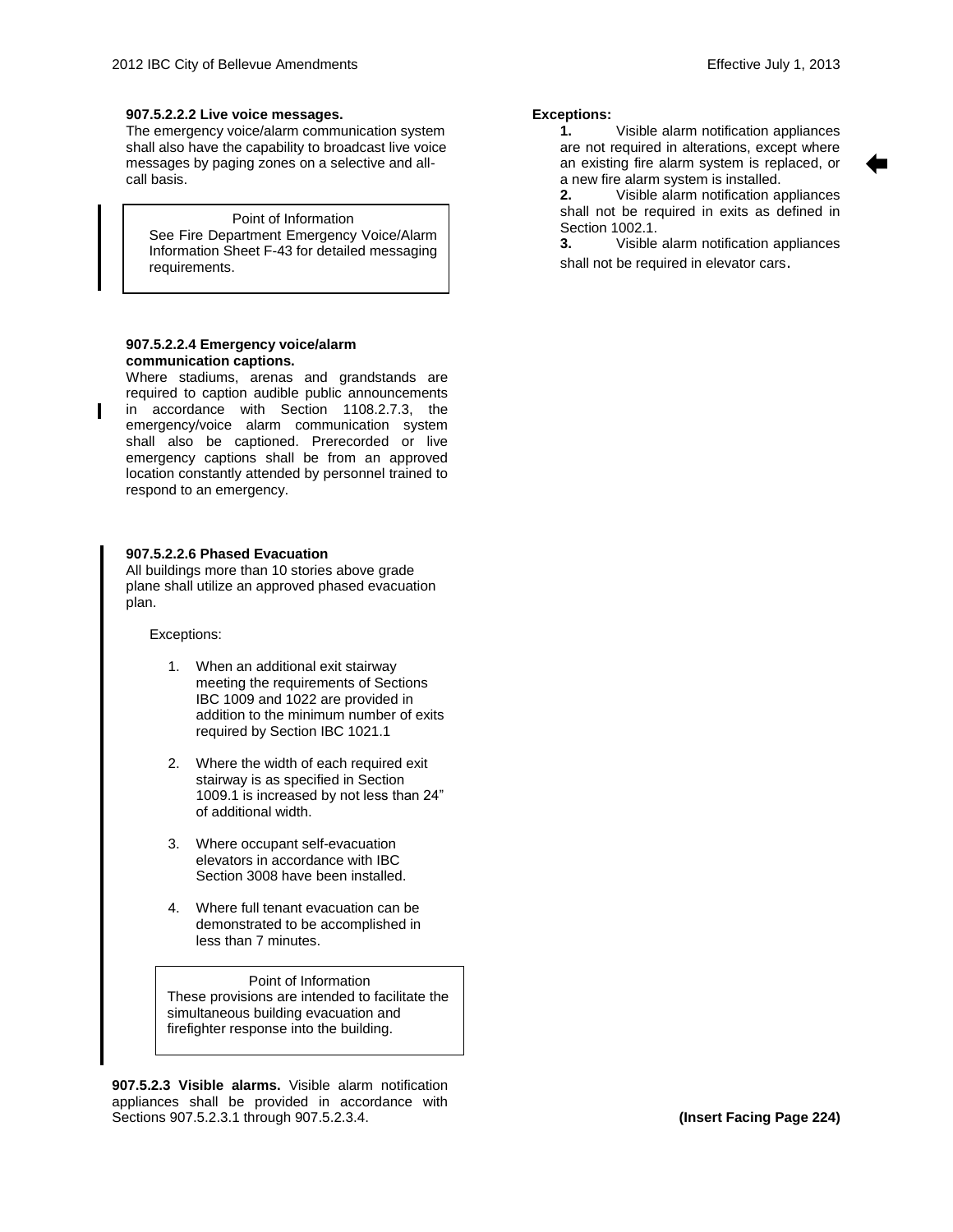**907.6.3.1 Annunciator Panel.** All fire alarm systems in buildings without a *fire command center* shall be provided with an annunciator panel (or the main fire alarm control panel) located inside the building at the main addressed building entrance.

Graphic annunciators, when provided, shall be mounted to maintain the viewer's directional orientation. The visual zone indication on the annunciator panel shall lock in until the system is reset and shall not be canceled by the operation of an audible-alarm silencing switch. Alarm panels and annunciators shall not be installed where they would obstruct exiting. The required exit width plus 12 inches shall be provided when the panel is located in a means of egress. Alarm panels shall not be installed in an exit enclosure providing the sole exit from any space.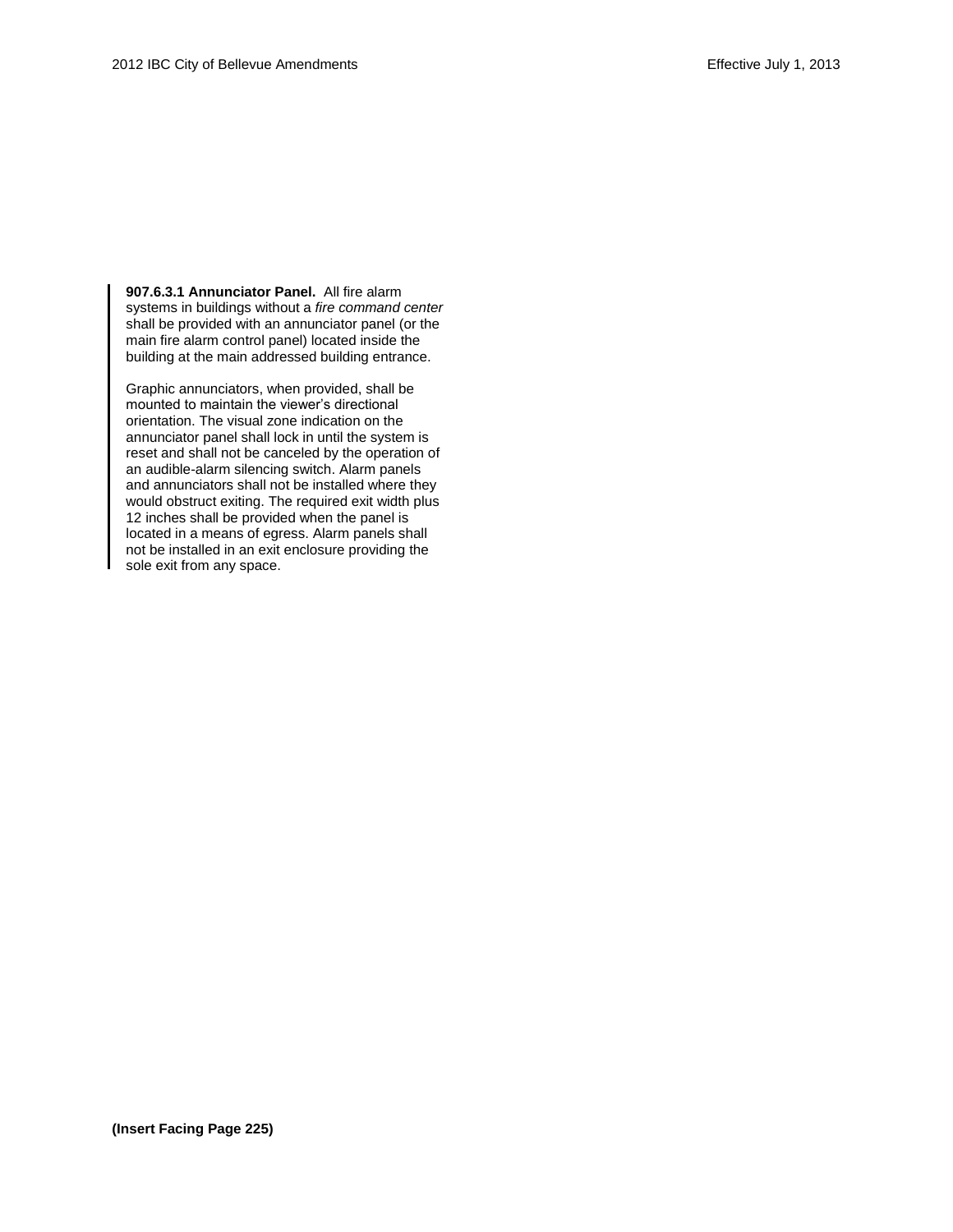**909.1 Scope and purpose.** This section applies to mechanical or passive smoke control systems when they are required by other provisions of this code and Sections 707.14.2.1 and 909.20. The purpose of this section is to establish minimum requirements for the design, installation and acceptance testing of smoke control systems that are intended to provide a tenable environment for the evacuation or relocation of occupants. These provisions are not intended for the preservation of contents or the timely restoration of operations. Smoke control systems regulated by this section serve a different purpose than the smoke- and heat-venting provisions found in Section 910. Mechanical smoke control systems shall not be considered exhaust systems under Chapter 5 of the International Mechanical Code.

 $\mathbf{I}$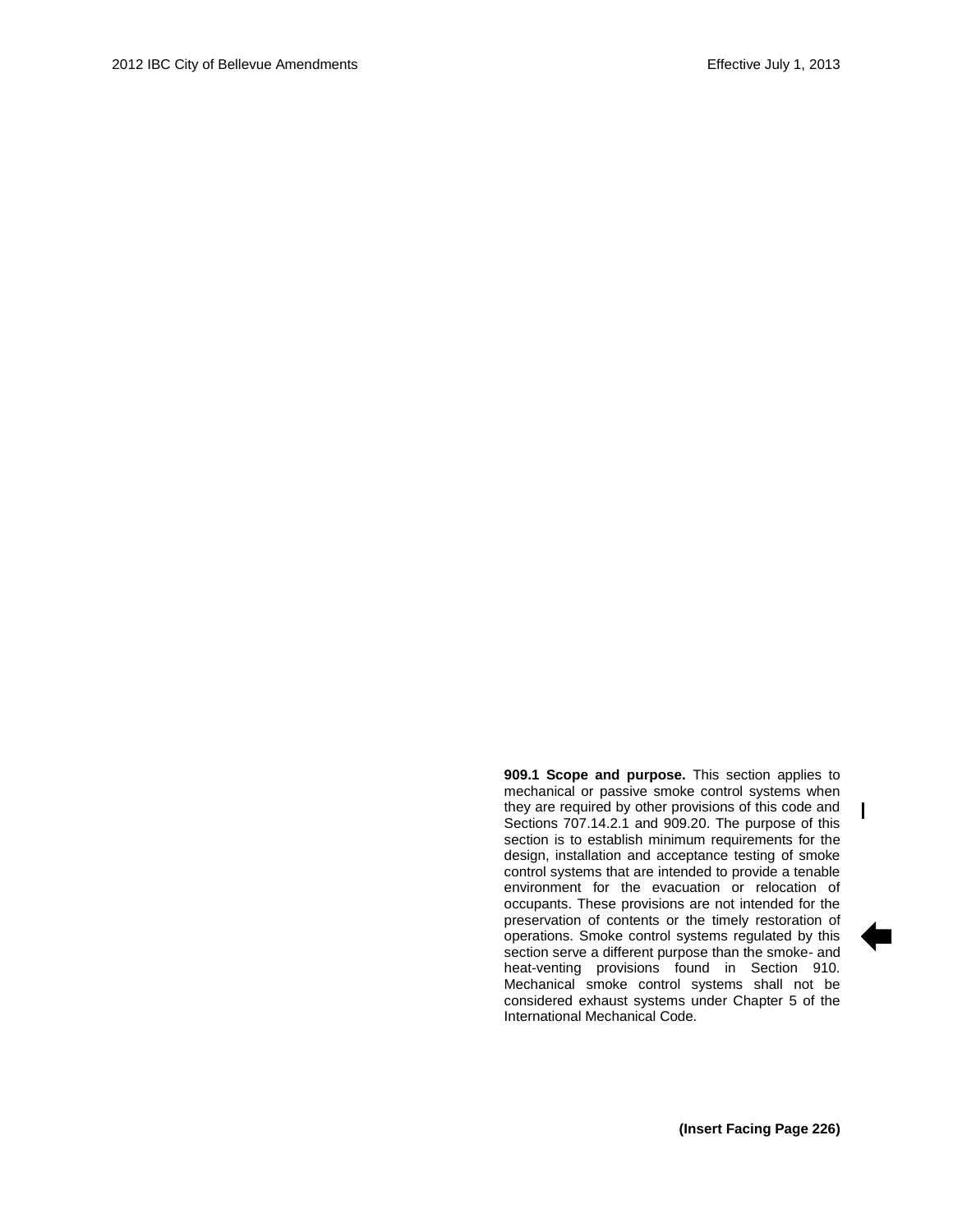**909.4.6 Duration of operation.** All portions of active or passive smoke control systems shall be capable of continued operation after detection of the fire event for a period of not less than either 20 minutes or 1.5 times the calculated egress time, whichever is less, except that the emergency generator shall have fuel capacity for no less than a 2-hour run time.

**(Insert Facing Page 227)**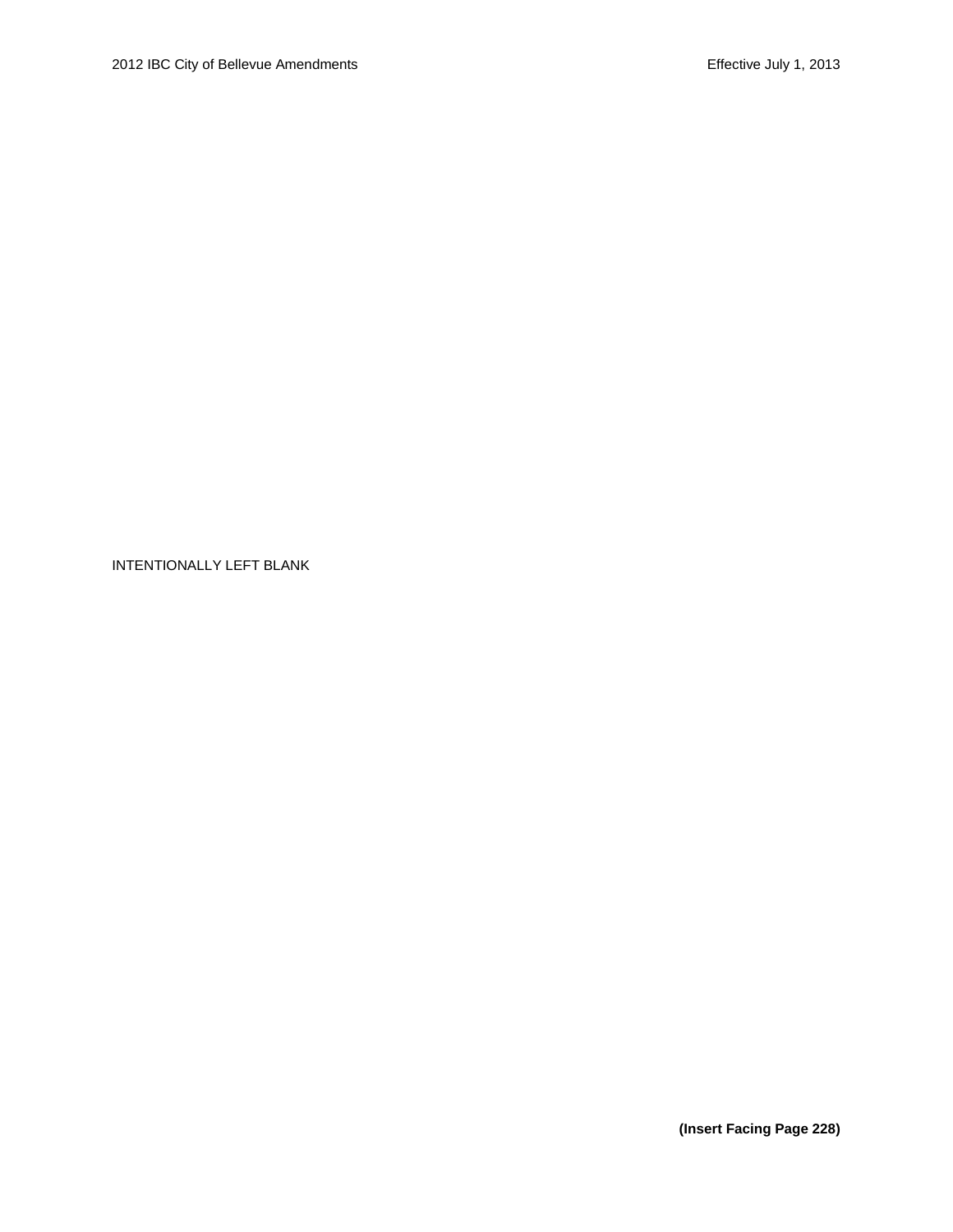**909.10.2 Ducts, including shafts acting as ducts.** Duct materials and joints shall be capable of withstanding the probable temperatures and pressures to which they are exposed as determined in accordance with Section 909.10.1. Ducts shall be constructed and supported in accordance with the International Mechanical Code. Ducts shall be leak tested to 1.5 times the maximum design pressure in accordance with nationally accepted practices. Measured leakage shall not exceed 5 percent of design flow. Results of such testing shall be a part of the documentation procedure. Ducts shall be supported directly from fire resistance- rated structural elements of the building by substantial, noncombustible supports.

> **Exception:** Flexible connections (for the purpose of vibration isolation) complying with the International Mechanical Code and which are constructed of approved fire-resistancerated materials.

**909.10.3 Equipment, inlets and outlets.** Equipment shall be located so as to not exposed uninvolved portions of the building to an additional fire hazard. Outdoor air inlets shall be located so as to minimize the potential for introducing smoke or flame into the building. Exhaust outlets shall be so located as to minimize reintroduction of smoke into the building and to limit exposure of the building or adjacent buildings to an additional fire hazard. In addition, supply air shall be taken directly from an outside, uncontaminated source located a minimum distance of 20 feet from any air exhaust system or outlet.

**909.11 Power systems.** The smoke control system shall be supplied with two sources of power. Primary power shall be from the normal building power system. Secondary power shall be from an *approved*  standby source complying with NFPA 70 (National Electrical Code). The standby power source and its transfer switches shall be in a separate room from the normal power transformers and switch gears, and

**(Insert Facing Page 229)**

ventilated directly to and from the exterior. The room shall be completely enclosed in not less than 1-hour fire barriers constructed in accordance with Section 707, or 1-hour horizontal assemblies constructed in accordance with Section 711, or both, except 2-hour fire-resistance construction shall be required for highrise and underground buildings per Sections 403 and 405 respectively. Power distribution from the two sources shall be by independent routes to the room containing the automatic transfer switch(s). Independent routes shall mean either a minimum 1 hour fire-resistance separation, or a physical distance of not less than 50 feet. Transfer to full standby power shall be automatic and shall take place within the maximum time to energize loads, as specified in Table 403(1). The systems shall comply with NFPA 70 (National Electrical Code).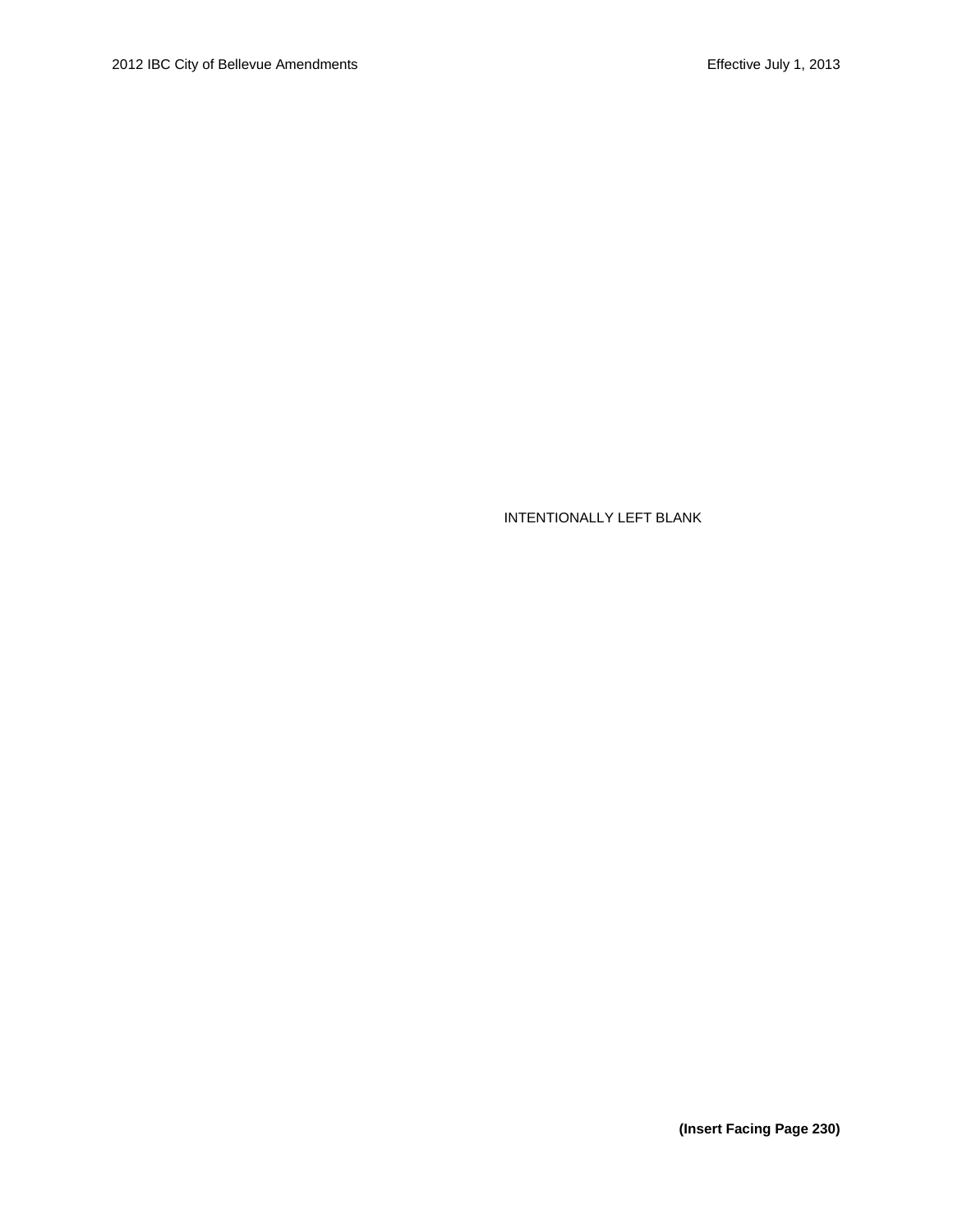**909.17 System response time.** Smoke-control system activation shall be initiated immediately after receipt of an appropriate automatic or manual activation command. Smoke control systems shall activate individual components (such as dampers and fans) in the sequence necessary to prevent physical damage to the fans, dampers, ducts and other equipment. For purposes of smoke control, the firefighter's smoke control panel response time shall be the same for automatic or manual smoke control action initiated from any other building control point. The total response time, including that necessary for detection, shut-down of operating equipment and smoke control system startup, shall allow for full operational mode to be achieved before the conditions in the space exceed the design smoke condition. Upon receipt of an alarm condition at the fire alarm control panel, fans, dampers and automatic doors shall have achieved their expected operating state and confirmation of proper operation shall be indicated at the smoke control panel within 60 seconds. Documentation shall be provided in the required final report.

> **909.18.8.3.2 Certificate of compliance.** A certificate of compliance shall be provided by the special inspector and responsible registered design professional certifying that the referenced property is in substantial compliance. The certificate shall identify the company, designer, special inspector that performed the testing, name, date and address of the property being tested. The following statement must also be included: "I have reviewed the report and by personal knowledge and on- site observation certify that the smoke control system is in substantial compliance with the approved design documents, and to the best of my understanding complies with requirements of the applicable codes as identified in the smoke control report."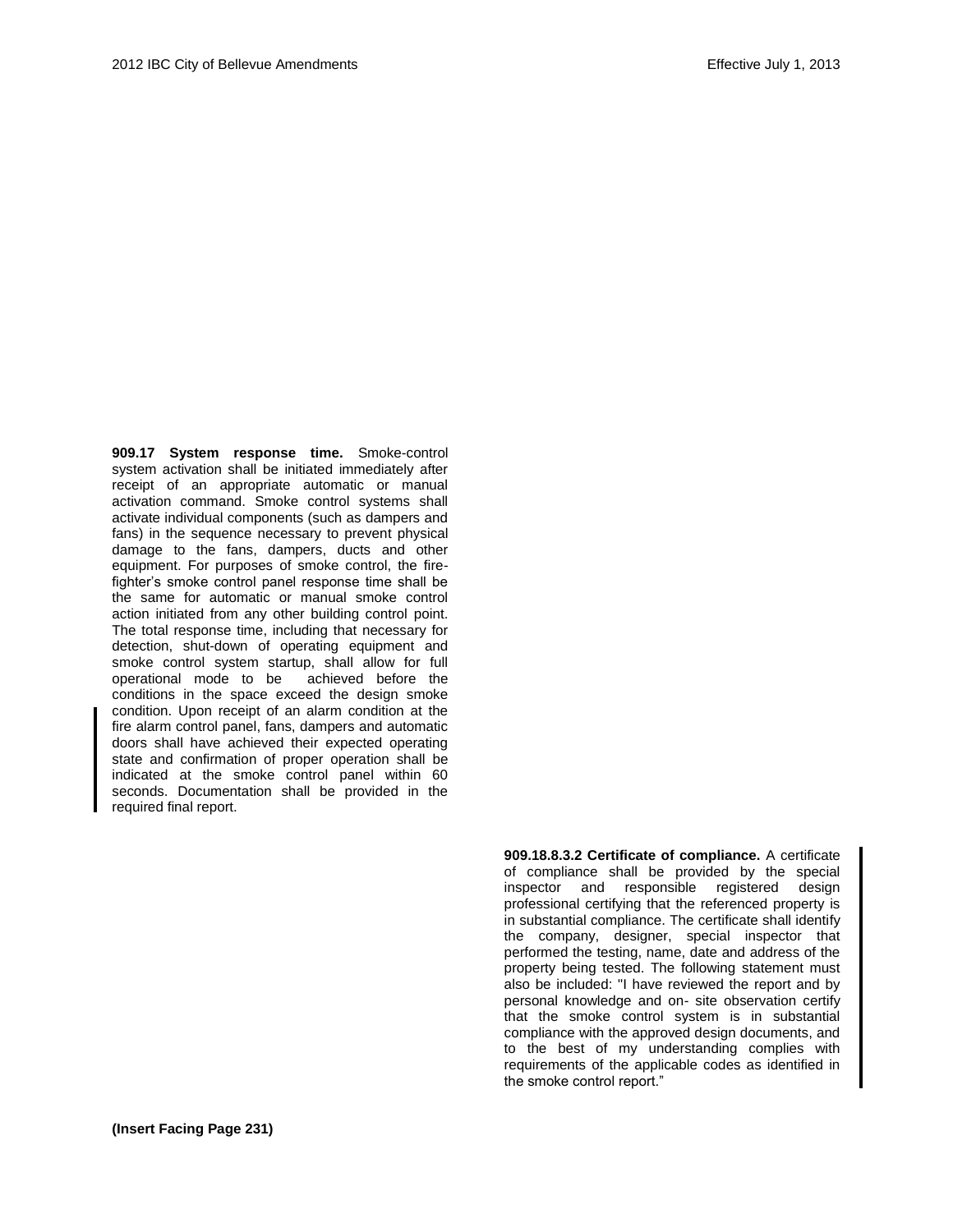**909.20 Smokeproof enclosures**. Where required by Section 1022.10, a smokeproof enclosure shall be constructed in accordance with this section. All portions of the smokeproof enclosure ventilation system and equipment must comply with the provisions of Section 909. A smokeproof enclosure shall consist of an enclosed interior exit stairway that conforms to Section 1022.2 and an open exterior balcony or ventilated vestibule meeting the requirements of this section. Where access to the roof is required by Section 1009.16, such access shall be from the smokeproof enclosure where a smokeproof enclosure is required.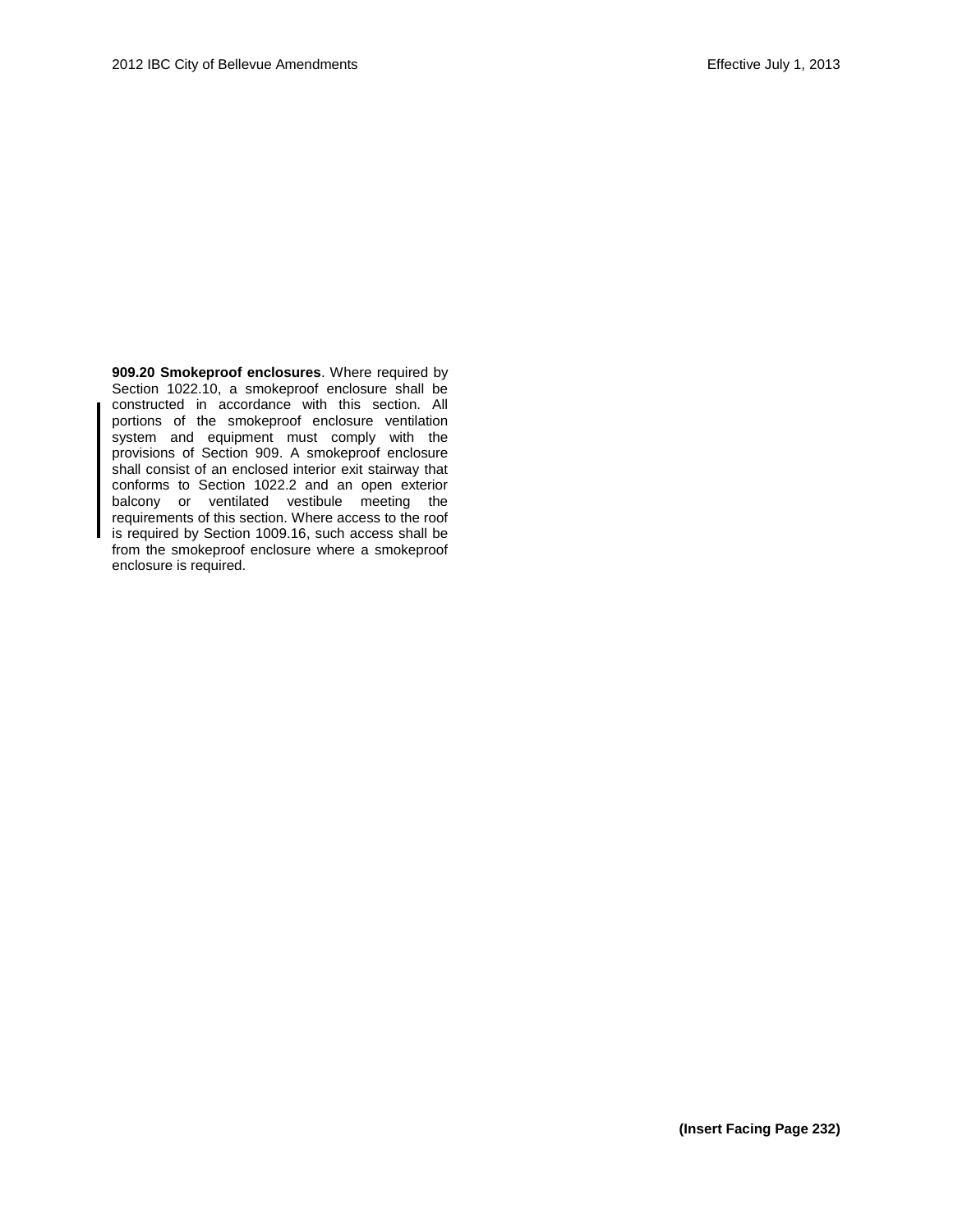п

**909.20.5 Stair pressurization alternative.** Where the building is equipped throughout with an automatic sprinkler system in accordance with Section 903.3.1.1, the vestibule is not required, provided that interior exit stairways are pressurized to a minimum of 0.10 inches of water (25 Pa) and a maximum of 0.35 inches of water (87 Pa) in the shaft relative to the building measured with all stairway doors closed under maximum anticipated conditions of stack effect and wind effect. The pressure difference across doors shall not exceed 30 lbs. (133-N) maximum force to begin opening the door. For stair enclosure pressurization story increase as allowed by Washington State amendment to Section 504.3, the pressurization fan power may be supplied from either an emergency generator, or a connection ahead of the main building power disconnect.

**909.20.6.3 Acceptance and testing.** Special inspection for performance shall be required in accordance with Section 909.18.8.

**909.21.1 Pressurization requirements.** Elevator hoistways shall be pressurized to maintain a minimum positive pressure of 0.10 inches of water (25 Pa) and a maximum positive pressure of 0.25 inches of water (67 Pa) with respect to adjacent occupied space on all floors. This pressure shall be measured at the midpoint of each hoistway door, with all elevator cars at the floor of recall and all hoistway doors on the floor of recall open and all other hoistway doors closed. The opening and closing of hoistway doors at each level must be demonstrated during this test. The supply air intake shall be from an outside, uncontaminated source located a minimum distance of 20 feet (6096 mm) from any air exhaust system or outlet, and in accordance with IBC Section 909.10.3.

**909.21.3 Ducts for system.** Any duct system that is part of the pressurization system shall be protected with the same fire-resistance rating as required for the elevator shaft enclosure, and equipment, control wiring, power wiring, and ductwork shall comply with one of the methods specified in Sections 909.20.6.1.1, 909.20.6.1.2, or 909.20.6.1.3. Ducts shall be in accordance with Section 909.10.2.

**909.21.4.4 Fan capacity.** The supply fan shall either be adjustable with a capacity of at least 1,000 cfm (.4719 m3/s) per door, or that specified by a registered design professional to meet the requirements of a designed pressurization system. Fans shall be in accordance with Section 909.10.5.

**909.21.5 Standby power.** The elevator hoistway pressurization system shall be provided with standby power and the transfer to full standby power shall be automatic. For high-rise buildings, the transfer to standby power shall be in accordance with Table 403(1). For non-high-rise buildings, the transfer to standby power shall take place within 60 seconds per NFPA 70 (National Electrical Code Article 701 Legally Required Standby Power) with a run duration of not less than 2 hours.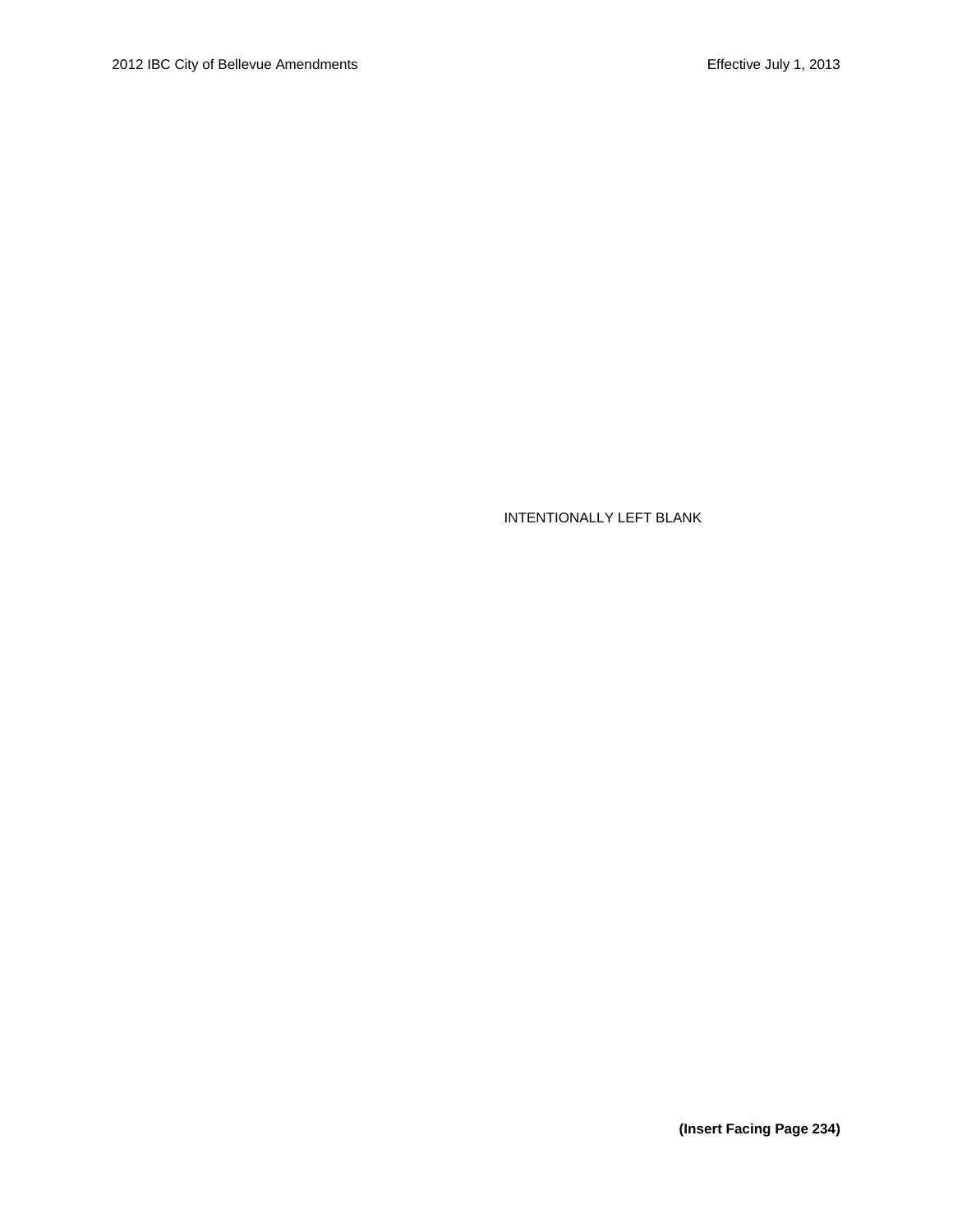911.1.2 Separation & penetrations. Fire command center shall be separated from the remainder of the building by not less than a 2 hr fire barrier constructed in accordance with section 707 of the International Building Code or horizontal assembly constructed in accordance with section 712 of the International Building Code, or both. Penetrations into and openings through a fire command center are prohibited except for required exit doors, equipment and ductwork necessary for heating, cooling or ventilation, sprinkler branch line piping, electrical raceway for fire department communication and control and electrical raceway serving the fire command center or being controlled from the fire command center. Such penetrations shall be protected in accordance with Section 714. Exception: Metallic piping with no joints or openings.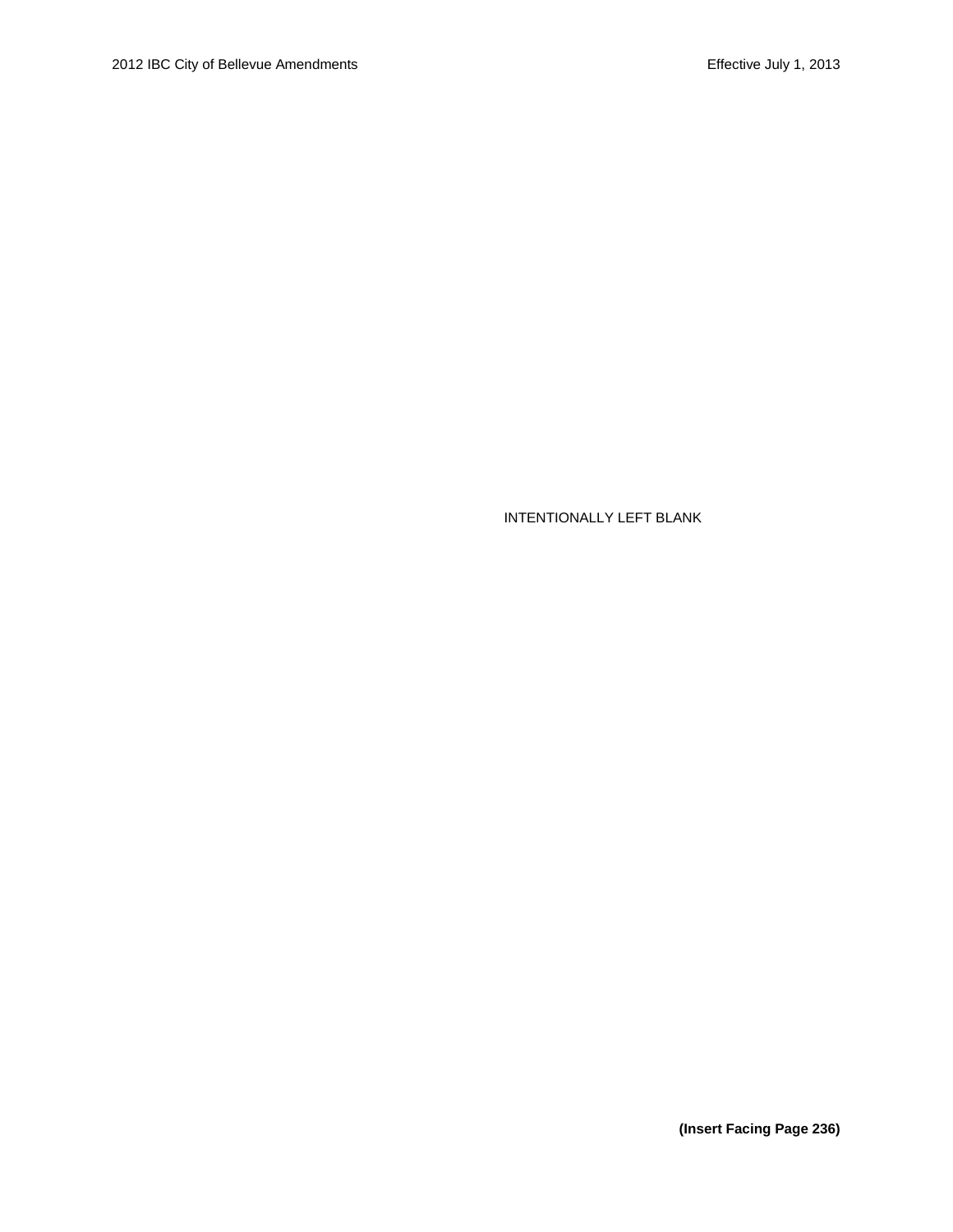**913.2 Protection against interruption of service.**  The fire pump, driver, and controller shall be protected in accordance with NFPA 20 against possible interruption of service through damage caused by explosion, fire, flood, earthquake, rodents, insects, windstorm, freezing, vandalism and other adverse conditions.

**913.2.1 Protection of fire pump rooms and access**. Fire pumps shall be located in rooms that are separated from all other areas of the building by 2-hour fire barriers constructed in accordance with Section 707 or 2-hour horizontal assemblies constructed in accordance with Section 711, or both. Fire pump rooms not directly accessible from the outside shall be accessible through an enclosed passageway from an enclosed stairway or exterior exit. The enclosed passageway shall have a fireresistance rating not less than the fire-resistance rating of the fire pump room (See NFPA 20 Section 4.12.2.1.2).

**912.4 Signs.** A metal sign with raised letters at least 1 inch (25 mm) in size shall be mounted on all fire department connections serving automatic sprinklers, standpipes or fire pump connections. Such signs shall read: SPRINKLERS, STANDPIPES, COMBINED, DRY S/PIPES, DRY S/P & SPKRS, BOOST TO \_\_\_\_\_ (as specified by

the fire code official) PSI, or TEST CONNECTION or a combination thereof as applicable. Systems utilizing Pressure Reducing Valves (PRV's) must note the required boosted pressure at the Fire Department Connection, in order to overcome the PRV setting.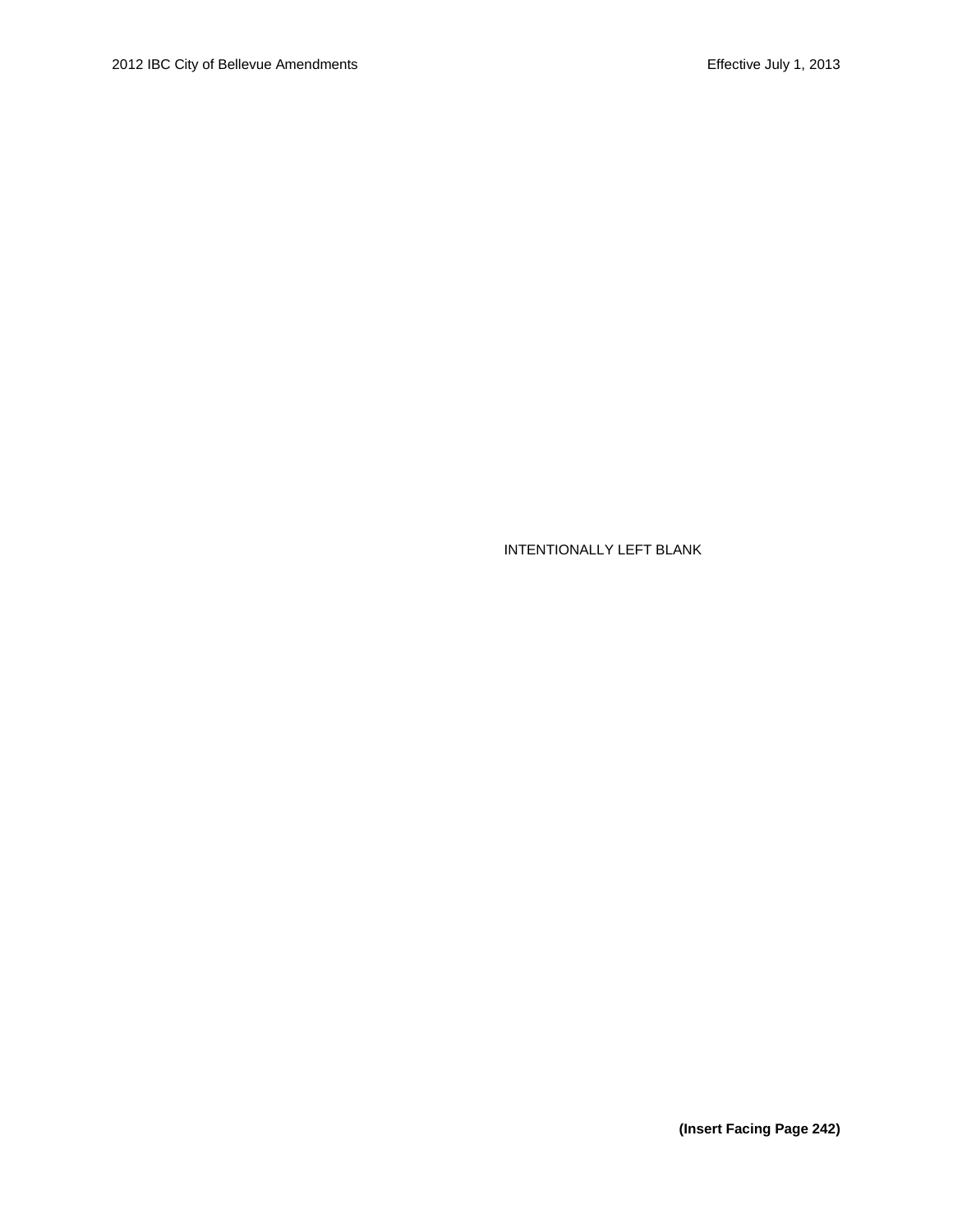**1006.3 Illumination emergency power.** The power supply for means of egress illumination shall normally be provided by the premises' electrical supply.

In the event of power supply failure, an emergency electrical system shall automatically illuminate all of the following areas:

- 1. Aisles and unenclosed egress stairways in rooms and spaces that require two or more means of egress.
- 2. Corridors, exit enclosures and exit passageways in buildings required to have two or more exits.
- 3. Exterior egress components at other than their levels of exit discharge until exit discharge is accomplished for buildings required to have two or more exits.
- 4. Interior exit discharge elements, as permitted in Section 1027.1, in buildings required to have two or more exits.
- 5. Exterior landings as required by Section 1008.1.6, for exit discharge doorways in buildings required to have two or more exits.

The emergency power system shall provide power for a duration of not less than 90 minutes, or such time as stipulated by Table 403(1) when applicable for high-rise or underground buildings, and shall consist of storage batteries, unit equipment or an on-site generator. The installation of the emergency power system shall be in accordance with NFPA 70 (National Electrical Code).

## **(Insert Facing Page 243)**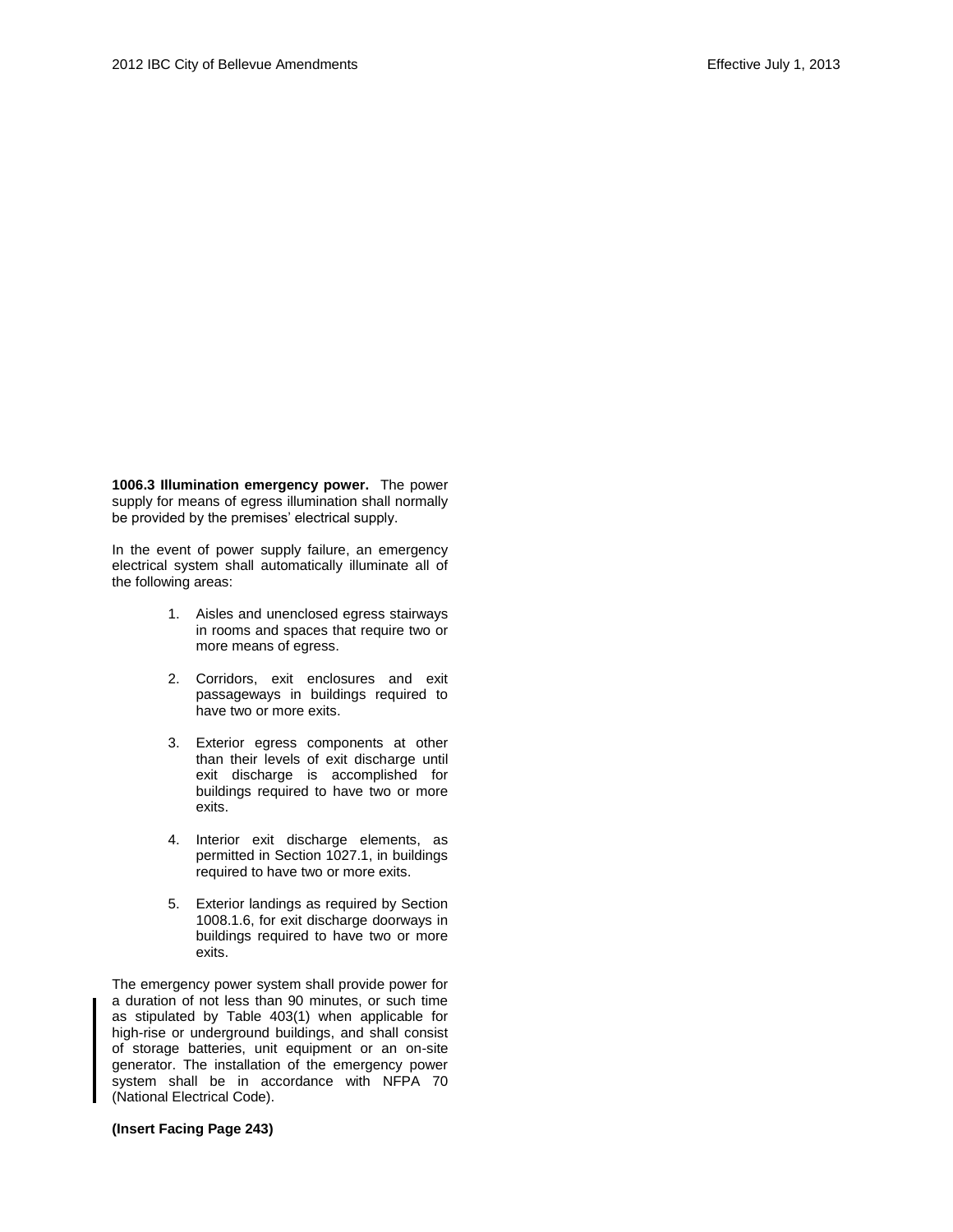power transfer within 60 seconds and fuel supply duration of 2 hours. The elevator shall be accessed from either an area of refuge complying with Section 1007.6 or a horizontal exit.

## **Exceptions:**

- 1. Elevators are not required to be accessed from an area of refuge or horizontal exit in open parking garages .
- 2. Elevators are not required to be accessed from an area of refuge or horizontal exit in buildings and facilities equipped throughout with an automatic sprinkler system installed in accordance with Section 903.3.1.1 or 903.3.1.2.
- 3. Elevators not required to be located in a shaft in accordance with Section 712 are not required to be accessed from an area of refuge or horizontal exit .
- 4. Elevators are not required to be accessed from an area of refuge or horizontal exit for smoke protected seating areas complying with Section 1028.6.2.

**1007.4 Elevators.** In order to be considered part of an accessible means of egress , an elevator shall comply with the emergency operation and signaling device requirements of Section 2.27 of ASME A17.1. Standby power shall be provided in accordance with Section 3003 and NFPA 70 (National Electrical Code Article 701 Legally Required Standby Power) for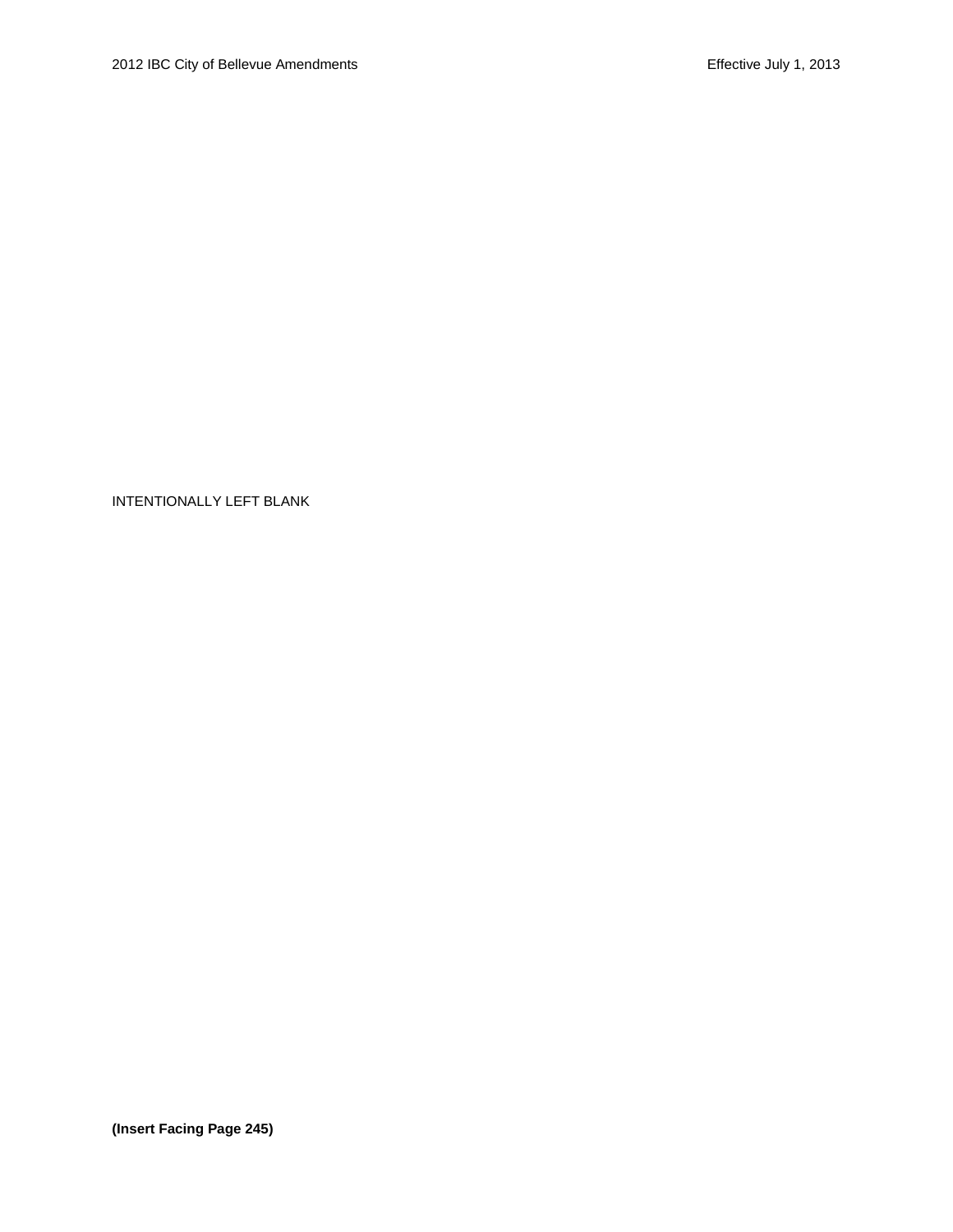**1009.16.1 Roof access.** Where a stairway is provided to a roof, access to the roof shall be provided through a penthouse complying with Section 1509.2.

Exception: In buildings without an occupied roof, access to the roof shall be permitted to be a roof hatch or trap door not less than 16 square feet in area and having a minimum dimension of 3 feet.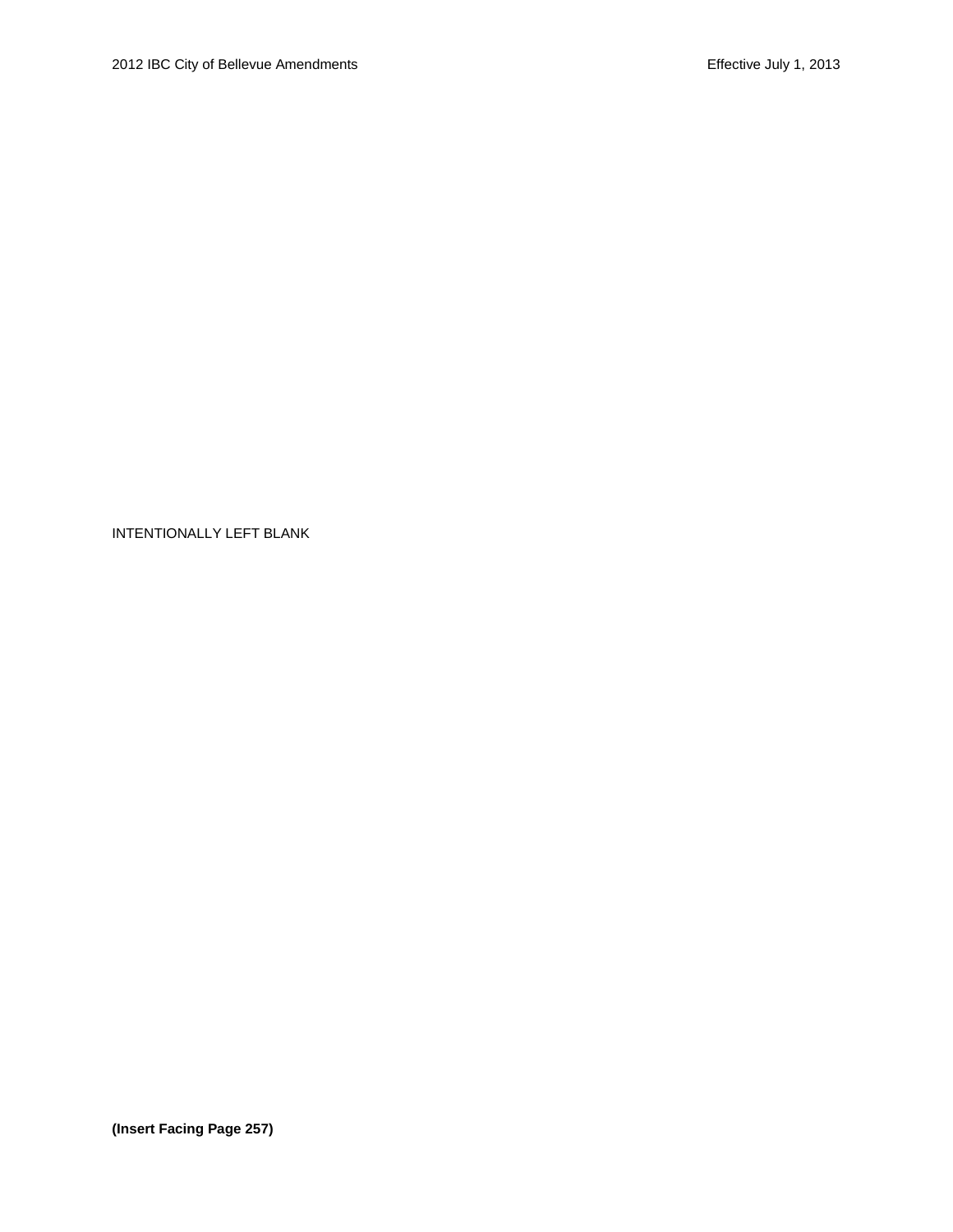**1011.6.3 Power source.** Exit signs shall be illuminated at all times. To ensure continued illumination for a duration of not less than 90 minutes, or such time as stipulated by Table 403(1) when applicable for high-rise or underground buildings, in case of primary power loss, the sign illumination means shall be connected to an emergency power system provided from storage batteries, unit equipment or an on-site generator. The installation of the emergency power system shall be in accordance with NFPA 70 (National Electrical Code).

## **Exception:**

Approved exit sign illumination means that provide continuous illumination independent of external power sources for a duration of not less than 90 minutes, in case of primary power loss, are not required to be connected to an emergency power system.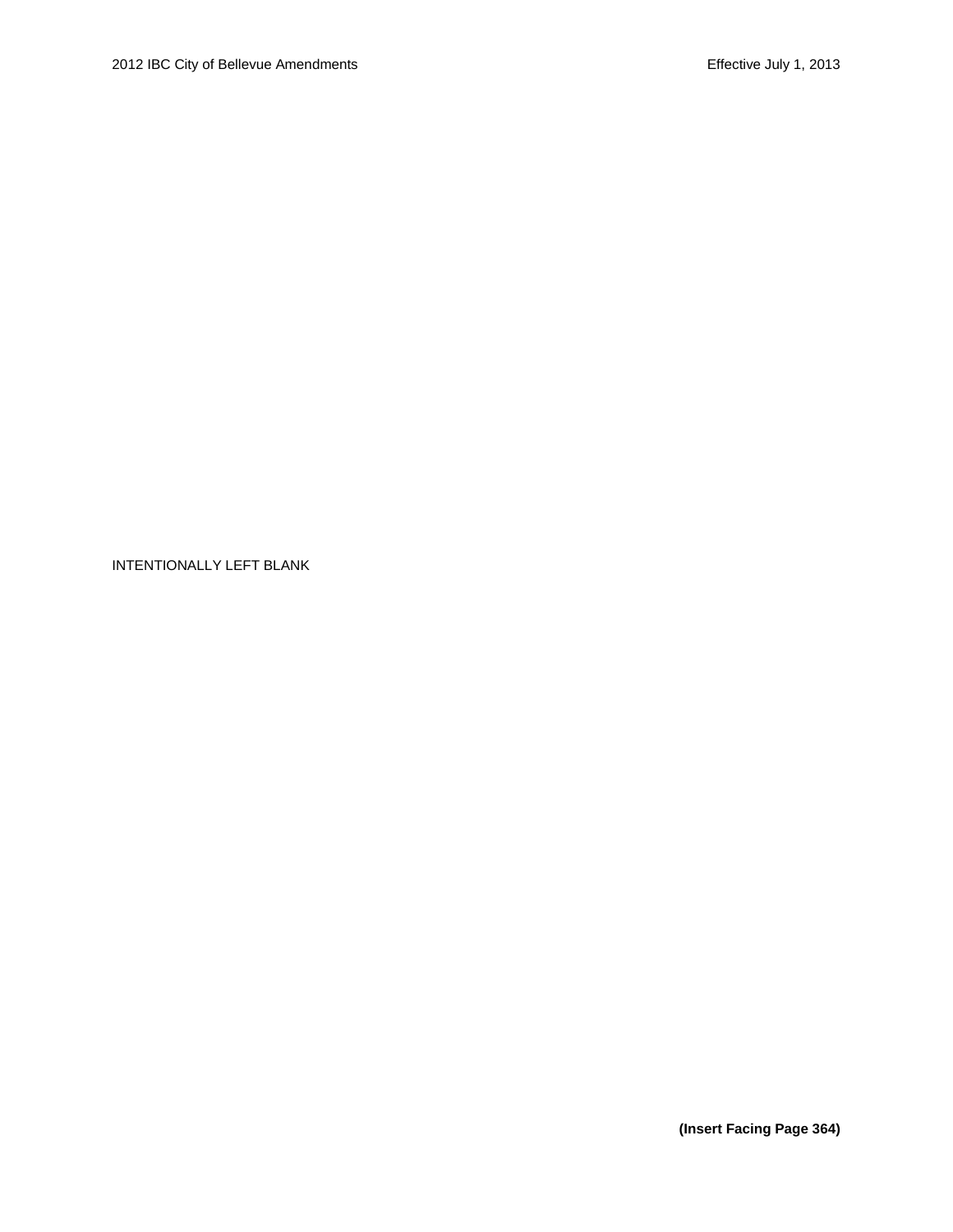xxxxx

2. Determine the design flood elevation and/or floodway in accordance with the City of Bellevue LUC 20.25H.175A and Engineering Standards, Section D4-04.5, "Floodplain/ Floodway Analysis" to define special flood hazard areas. Determinations shall be undertaken by a registered design professional who shall document that the technical methods used reflect currently accepted engineering practice.

#### **1612.3.2 Determination of impacts.**

In riverine flood hazard areas where design flood elevations are specified but floodways have not been designated, the applicant shall provide a floodway analysis that demonstrates that the proposed work will meet the City of Bellevue Engineering Standards, Section D4-04.5, "Floodplain/Floodway Analysis."

**1612.4 Design and construction.** The design and construction of buildings and structures located in flood hazard areas, including flood hazard areas subject to high-velocity wave action, shall be in accordance with Chapter 5 of ASCE 7, ASCE 24 and with BCC Section 20.25H.175.

#### **1612.3 Establishment of flood hazard areas.**

To establish flood hazard areas, the applicable governing authority shall adopt a flood hazard map and supporting data. The flood hazard map shall include, at a minimum, areas of special flood hazard as identified by the Federal Emergency Management Agency in an engineering report entitled "The Flood Insurance Study for King County," dated May 16, 1995, as amended or revised with the accompanying Flood Insurance Rate Map (FIRM) and Flood Boundary and Floodway Map (FBFM) and related supporting data along with any revisions thereto. The adopted flood hazard map and supporting data are hereby adopted by reference and declared to be part of this section.

#### **1612.3.1 Design flood elevations.**

Where design flood elevations are not included in the flood hazard areas established in Section 1612.3, or where floodways are not designated, the building official is authorized to require the applicant to:

1. Obtain and reasonably utilize any design flood elevation and floodway data available from a federal, state or other source; or

## **(Insert Facing Page 365)**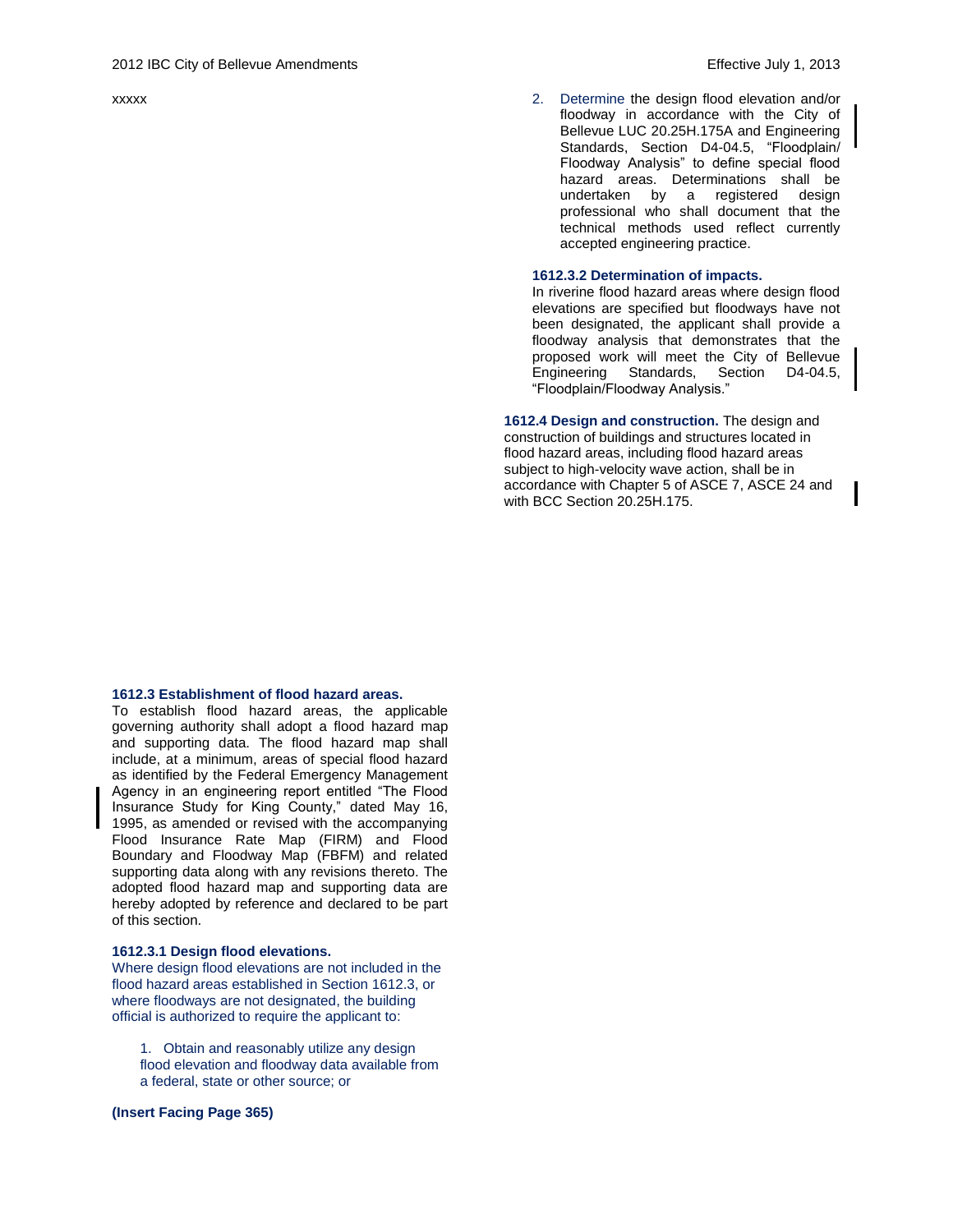**1613.1 Scope.** Every structure, and portion thereof, including nonstructural components that are permanently attached to structures and their supports and attachments, shall be designed and constructed to resist the effects of earthquake motions in accordance with ASCE 7, excluding Chapter 14 and Appendix 11A. The seismic design category for a structure is permitted to be determined in accordance with Section 1613 or ASCE 7.

#### **Exceptions:**

- 1. Detached one- and two-family dwellings, assigned to Seismic Design Category A, B, or C, or located where the mapped short-period spectral response acceleration, Ss, is less than 0.4 g.
- 2. The seismic-force-resisting system of wood-frame buildings that conform to the provisions of Section 2308 are not required to be analyzed as specified in this section.
- 3. Agricultural storage structures intended only for incidental human occupancy.
- 4. Structures that require special consideration of their response characteristics and environment that are not addressed by this code or ASCE 7 and for which other regulations provide seismic criteria, such as vehicular bridges, electrical transmission towers, hydraulic structures, buried utility lines and their appurtenances and nuclear reactors.
- 5. Seismic design of automatic sprinkler systems when hanging, bracing, and restraint is designed and installed in accordance with the 2010 edition of NFPA 13 and the coefficient Cp for seismic bracing design calculations in accordance with NFPA 13 is either a value of 0.70, or a value based on site specific USGS data.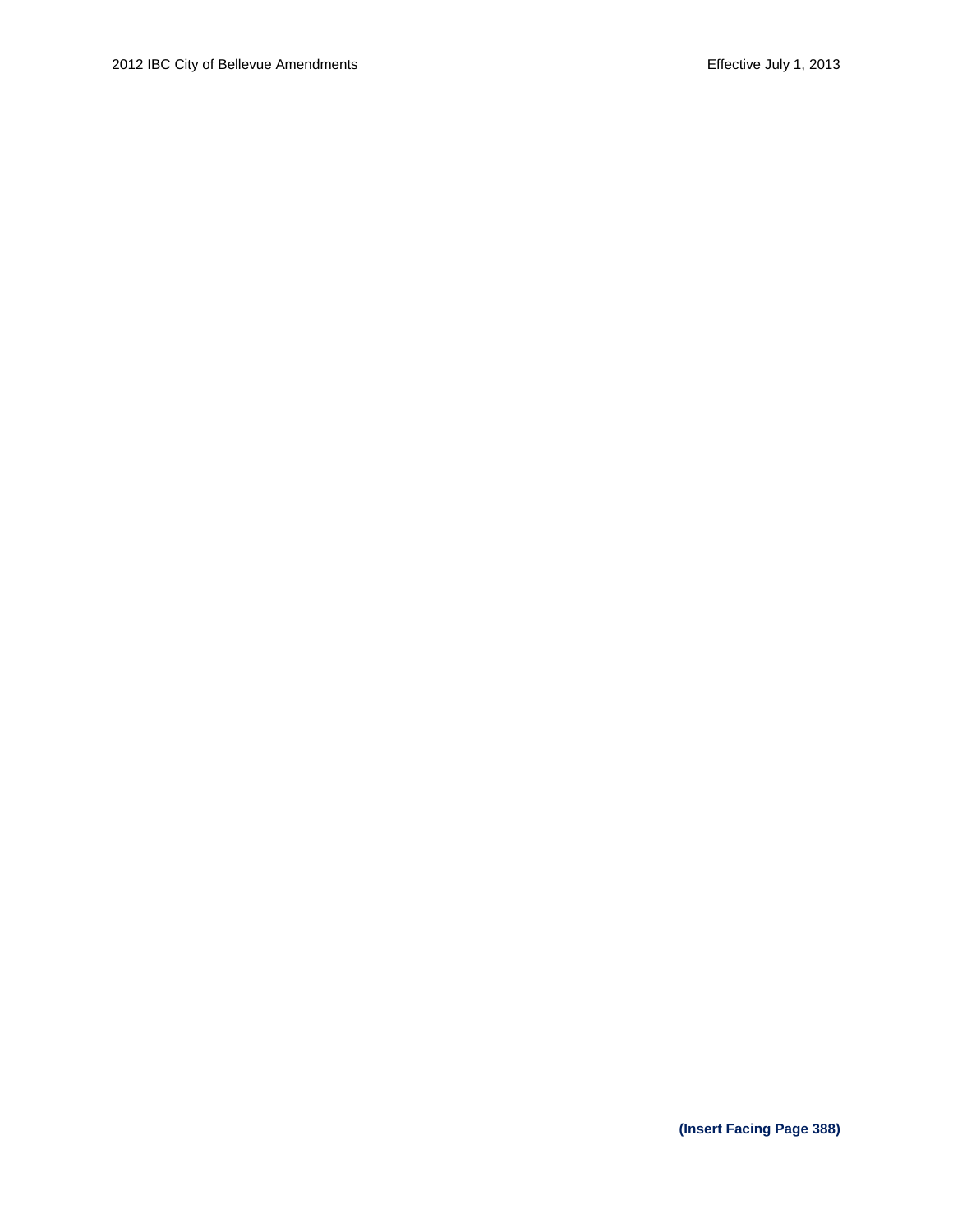⇚

**1705.16 Fire-resistant penetrations and joints.**  Section is deleted.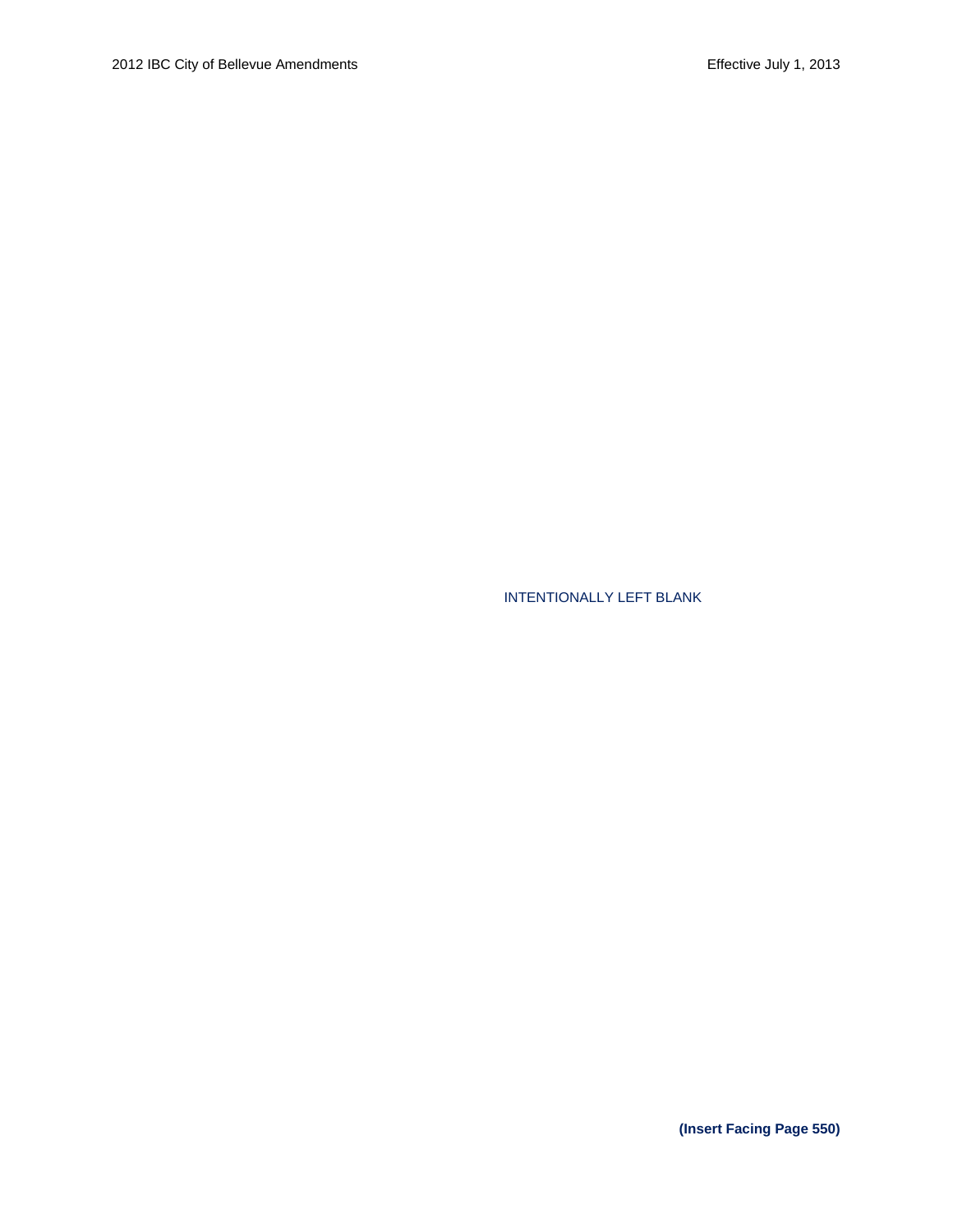**3002.4 Elevator car to accommodate ambulance stretcher.** Where elevators are provided in buildings four or more stories, or four or more stories below, grade plane, or in any R-1, R-2, or I occupancy building provided with an elevator regardless of the number of stories, at least one elevator shall be provided for fire department emergency access to all floors. The elevator car shall be of such a size and arrangement to accommodate an ambulance stretcher 24 inches by 84 inches (610 mm by 2134 mm) with not less than 5-inch radius corners, in the horizontal, open position and shall be identified by the international symbol for emergency medical services (star of life). The symbol shall not be less than 3 inches (76 mm) high and shall be placed inside on both sides of the hoistway door frame.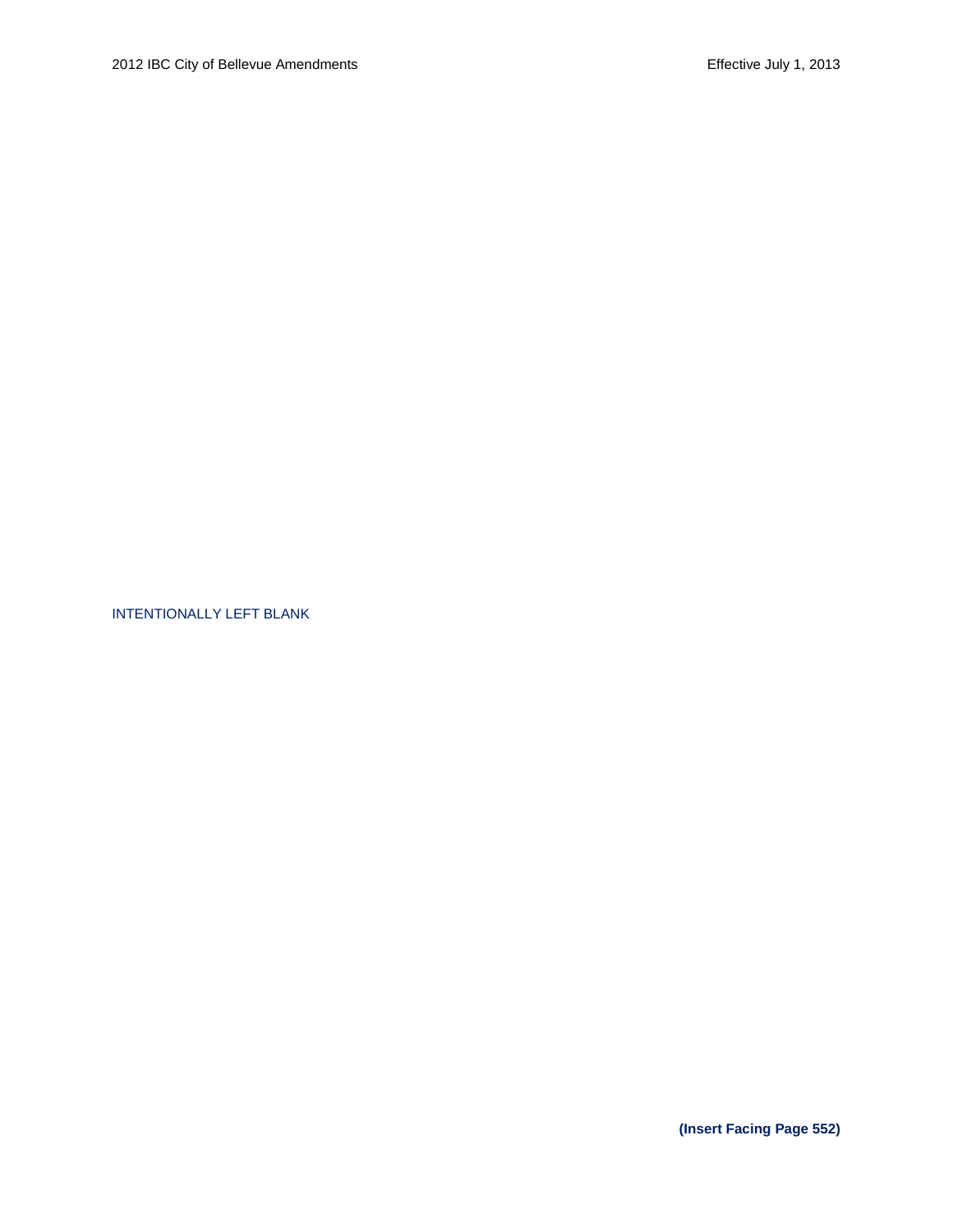**3007.1 General.** Where required by Section 403.6.1, every floor of the building shall be served by fire service access elevators complying with Sections 3007.1 through 3007.10. Except as modified in this section, fire service access elevators shall be installed in accordance with this chapter and ASME A17.1/CSA B44.

## **Exceptions:**

- 1. When below grade portions of high rise buildings are served by elevators not serving above grade portions extending more than 75 feet above the lowest Fire department access and such elevators do not serve levels more than 80 feet below grade plane.
- 2. Elevators serving mezzanines located below the 7th Story

**3007.2 Phase I Emergency recall operation.**  Actuation of any building fire alarm-initiating device shall initiate Phase I emergency recall operation on all fire service access elevators in accordance with the requirements in ASME A17.1/CSA B44 with a 5 minute delay except for smoke detectors located in associated elevator lobbies, hoistways or elevator machine rooms. All other elevators shall remain in normal service unless Phase I emergency recall operation is manually initiated by a separate, required three-position, key-operated "Fire Recall" switch or automatically initiated by the associated elevator lobby, hoistway or elevator machine room smoke detectors. In addition, if the building also contains occupant evacuation elevators in accordance with Section 3008, an independent, three-position, keyoperated "Fire Recall" switch conforming to the applicable requirements in ASME A17.1/CSA B44 shall be provided at the designated level for each fire service access elevator.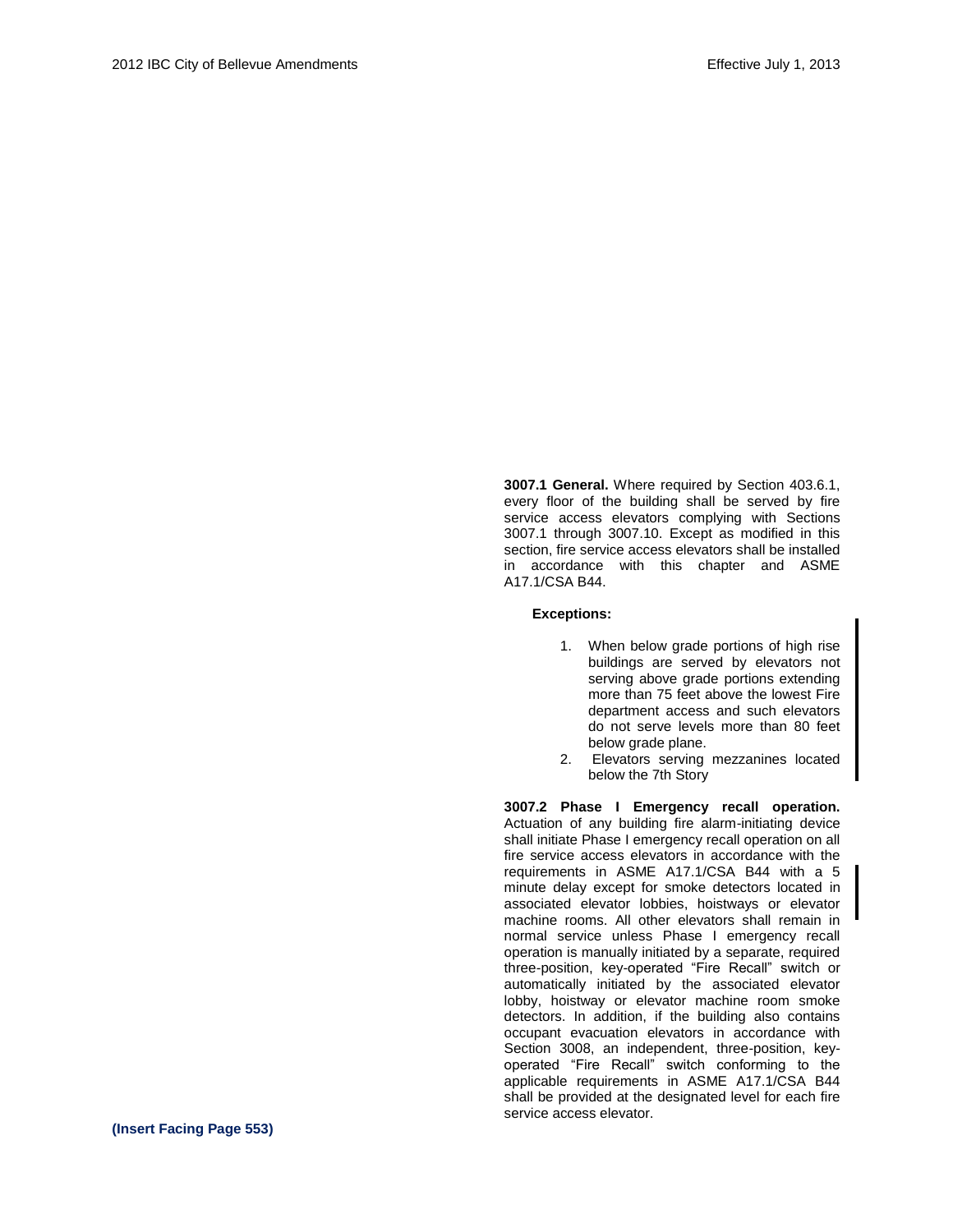**3008.7.6.1 Location of lobby status indicator.**  Visual signals for each elevator group shall be installed on each floor served. They shall be located 84 in. (2,130 mm) to 120 in. (3,000 mm) above the floor and centered above a hall call button. Lettering shall be a minimum of 2 in. (50 mm) high and conform to A117.1 requirement 703.2.

.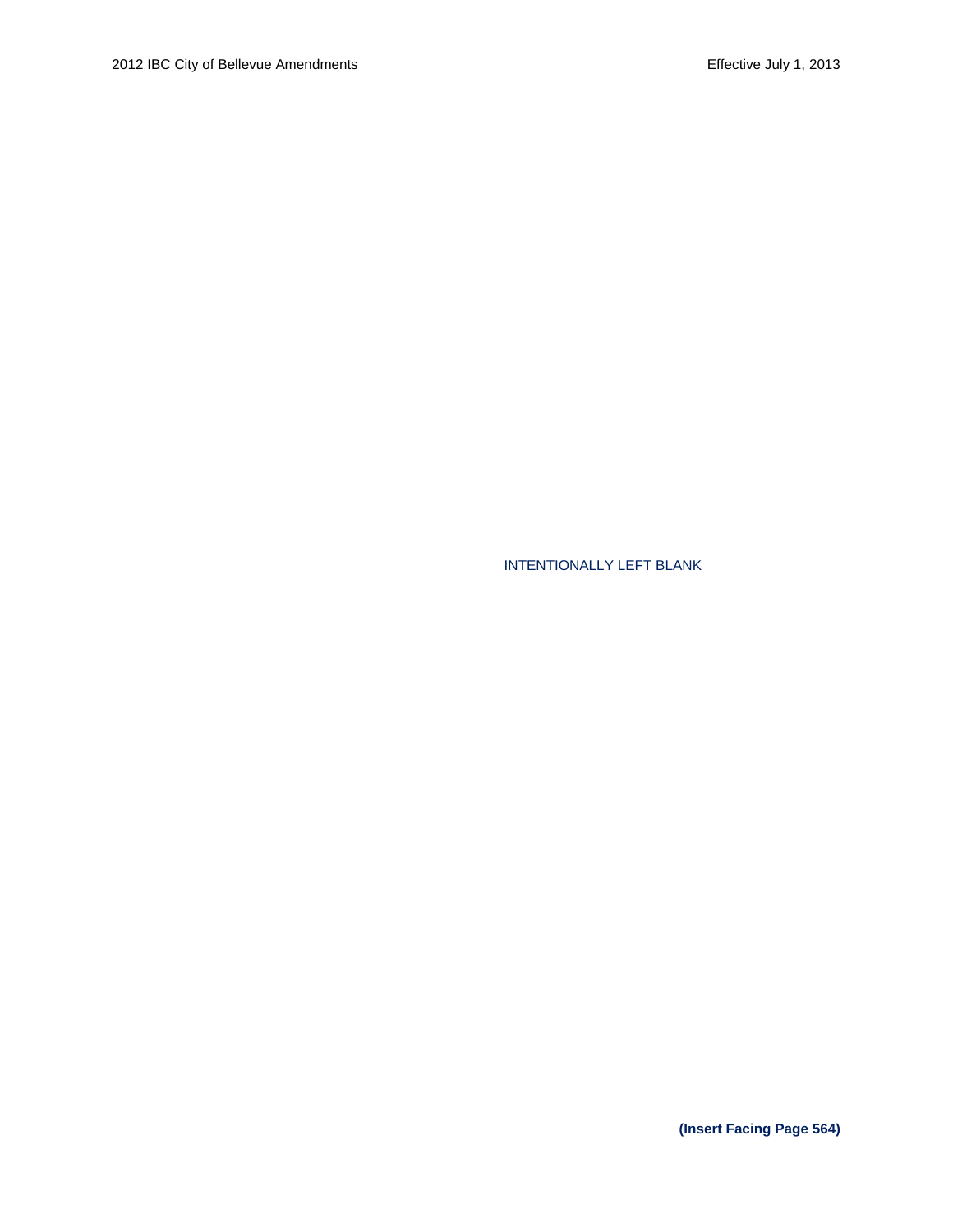**3304.1.5. Excavation and Shoring Near Improved Public Places.** No person, firm or corporation shall excavate and/or install shoring in excess of four feet, measured vertically, on private property within any area between the vertical prolongation of the margin of an improved public place and a 100 percent slope plane (45 degrees from a horizontal plane) from the existing elevation of the margin of the traveled surface of an improved public place to the proposed elevation of the private property without first obtaining a permit from the building official to do so, and no work shall commence toward such excavation and shoring until a permit therefore has been issued by the building official. Improved public place means any street, alley, easement for water, sewer or storm drainage, or similar parcel of land which is deeded, dedicated or otherwise permanently made available to the City or public for city or public use.